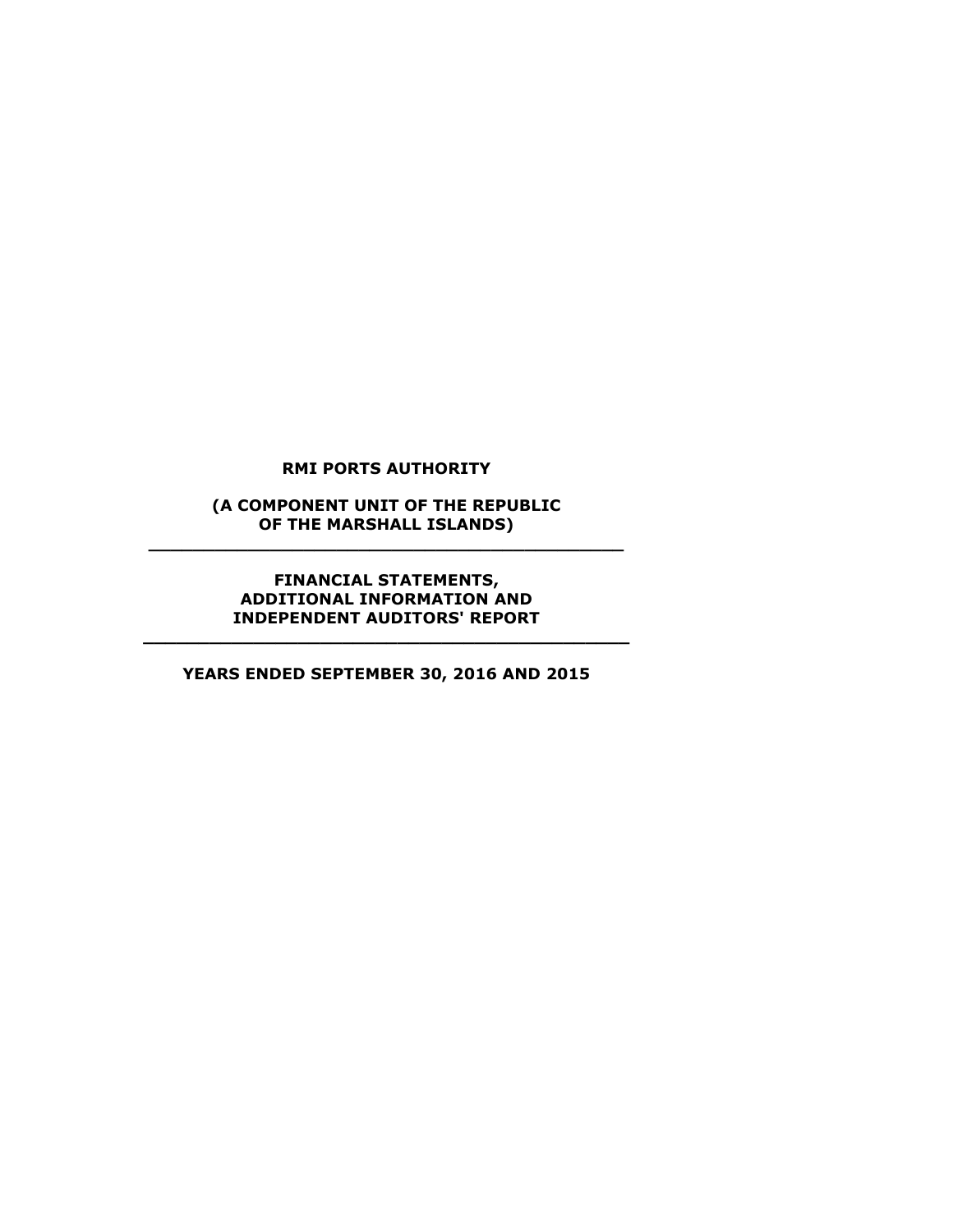# Table of Contents Years Ended September 30, 2016 and 2015

|      |                                                                                                                                                                                                                                    | Page No. |
|------|------------------------------------------------------------------------------------------------------------------------------------------------------------------------------------------------------------------------------------|----------|
| L.   | INDEPENDENT AUDITORS' REPORT                                                                                                                                                                                                       | 1        |
| Н.   | MANAGEMENT'S DISCUSSION AND ANALYSIS                                                                                                                                                                                               | 3        |
| III. | <b>FINANCIAL STATEMENTS:</b>                                                                                                                                                                                                       |          |
|      | <b>Statements of Net Position</b>                                                                                                                                                                                                  | 11       |
|      | Statements of Revenues, Expenses and Changes in Net Position                                                                                                                                                                       | 12       |
|      | <b>Statements of Cash Flows</b>                                                                                                                                                                                                    | 13       |
|      | Notes to Financial Statements                                                                                                                                                                                                      | 14       |
| IV.  | OTHER SUPPLEMENTARY INFORMATION:                                                                                                                                                                                                   |          |
|      | Combining Divisional Statement of Revenues, Expenses<br>and Changes in Net Position                                                                                                                                                | 25       |
| V.   | INDEPENDENT AUDITORS' REPORTS ON INTERNAL CONTROL<br>AND ON COMPLIANCE                                                                                                                                                             |          |
|      | Independent Auditors' Report on Internal Control Over Financial<br>Reporting and on Compliance and Other Matters Based on an<br>Audit of Financial Statements Performed in Accordance with<br><b>Government Auditing Standards</b> | 26       |
|      | Independent Auditors' Report on Compliance for Each Major<br>Program; Report on<br>Internal<br>Control<br>Federal<br>Over<br>Compliance; and Report on Schedule of Expenditures of                                                 |          |
|      | Federal Awards Required by the Uniform Guidance                                                                                                                                                                                    | 28       |
|      | Schedule of Expenditures of Federal Awards                                                                                                                                                                                         | 30       |
|      | Schedule of Findings and Questioned Costs                                                                                                                                                                                          | 31       |
|      | Schedule of Prior Audit Findings and Questioned Costs                                                                                                                                                                              | 32       |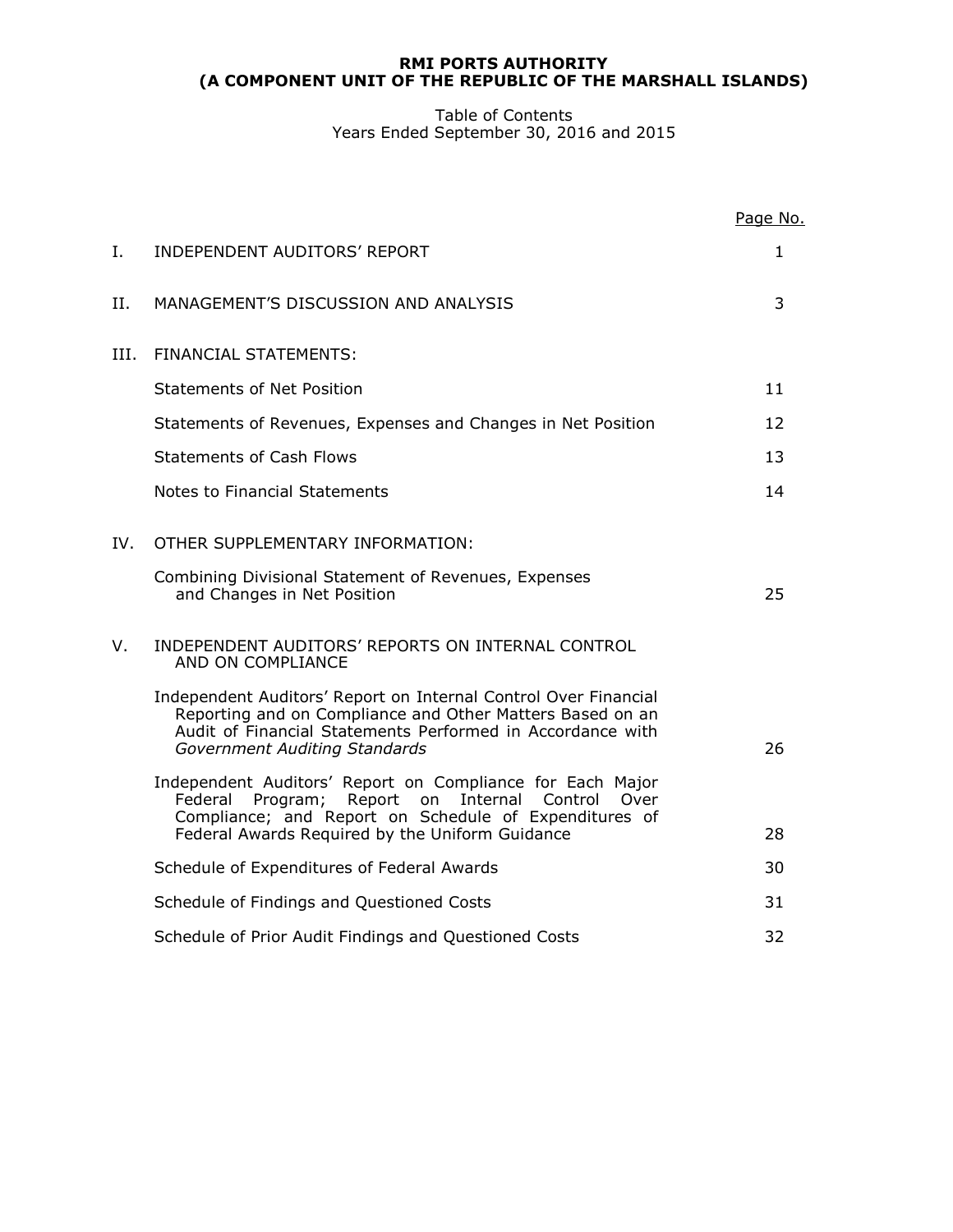# **Deloitte.**

Deloitte & Touche LLP 361 South Marine Corps Drive Tamuning, GU 96913 USA

Tel: +1 (671) 646-3884 Fax: +1 (671) 649-4265

www.deloitte.com

# **INDEPENDENT AUDITORS' REPORT**

Board of Directors RMI Ports Authority:

# **Report on the Financial Statements**

We have audited the accompanying financial statements of RMI Ports Authority (the Authority), a component unit of the Republic of the Marshall Islands, which comprise the statements of net position as of September 30, 2016 and 2015, and the related statements of revenues, expenses and changes in net position and of cash flows for the years then ended, and the related notes to the financial statements.

# *Management's Responsibility for the Financial Statements*

Management is responsible for the preparation and fair presentation of these financial statements in accordance with accounting principles generally accepted in the United States of America; this includes the design, implementation, and maintenance of internal control relevant to the preparation and fair presentation of financial statements that are free from material misstatement, whether due to fraud or error.

# *Auditors' Responsibility*

Our responsibility is to express an opinion on these financial statements based on our audits. We conducted our audits in accordance with auditing standards generally accepted in the United States of America and the standards applicable to financial audits contained in *Government Auditing Standards*, issued by the Comptroller General of the United States. Those standards require that we plan and perform the audit to obtain reasonable assurance about whether the financial statements are free from material misstatement.

An audit involves performing procedures to obtain audit evidence about the amounts and disclosures in the financial statements. The procedures selected depend on the auditor's judgment, including the assessment of the risks of material misstatement of the financial statements, whether due to fraud or error. In making those risk assessments, the auditor considers internal control relevant to the entity's preparation and fair presentation of the financial statements in order to design audit procedures that are appropriate in the circumstances, but not for the purpose of expressing an opinion on the effectiveness of the entity's internal control. Accordingly, we express no such opinion. An audit also includes evaluating the appropriateness of accounting policies used and the reasonableness of significant accounting estimates made by management, as well as evaluating the overall presentation of the financial statements.

We believe that the audit evidence we have obtained is sufficient and appropriate to provide a basis for our audit opinion.

# **Opinion**

In our opinion, the financial statements referred to above present fairly, in all material respects, the financial position of the Authority as of September 30, 2016 and 2015, and the changes in its net position and its cash flows for the years then ended in accordance with accounting principles generally accepted in the United States of America.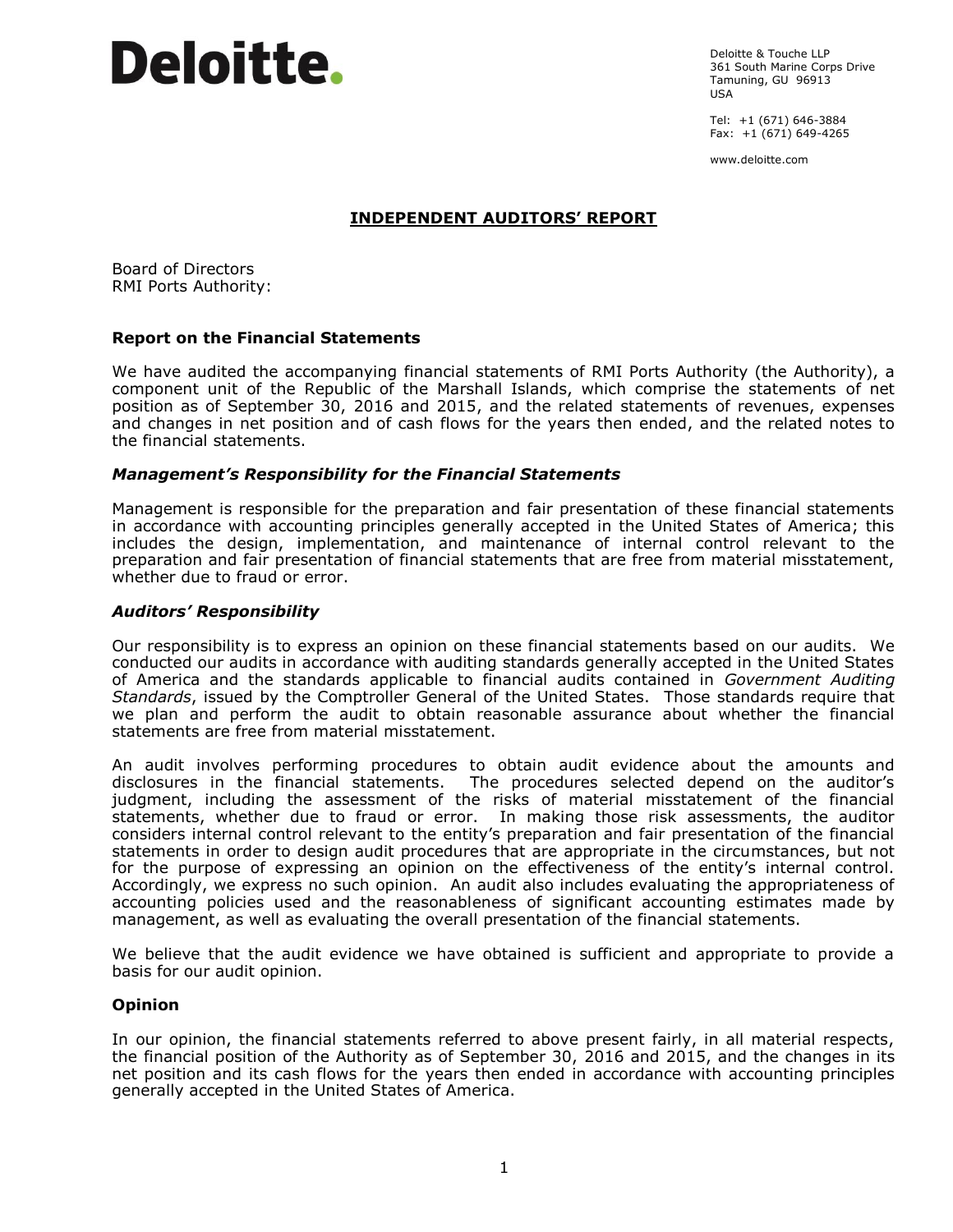# Deloitte.

# **Other Matters**

# *Required Supplementary Information*

Accounting principles generally accepted in the United States of America require that the management's discussion and analysis on pages 3 through 10 be presented to supplement the financial statements. Such information, although not a part of the basic financial statements, is required by the Governmental Accounting Standards Board who considers it to be an essential part of financial reporting for placing the financial statements in an appropriate operational, economic, or historical context. We have applied certain limited procedures to the required supplementary information in accordance with auditing standards generally accepted in the United States of America, which consisted of inquiries of management about the methods of preparing the information and comparing the information for consistency with management's responses to our inquiries, the financial statements, and other knowledge we obtained during our audit of the financial statements. We do not express an opinion or provide any assurance on the information because the limited procedures do not provide us with sufficient evidence to express an opinion or provide any assurance.

#### *Other Information*

Our audits were conducted for the purpose of forming an opinion on the financial statements as a whole. The Other Supplementary Information listed in the accompanying table of contents is presented for purposes of additional analysis and is not a required part of the financial statements. Such information is the responsibility of management and was derived from and relates directly to the underlying accounting and other records used to prepare the financial statements. The information has been subjected to the auditing procedures applied in the audit of the financial statements and certain additional procedures, including comparing and reconciling such information directly to the underlying accounting and other records used to prepare the financial statements or to the financial statements themselves, and other additional procedures in accordance with auditing standard generally accepted in the United States of America. In our opinion, the Other Supplementary Information is fairly stated, in all material respects, in relation to the financial statements as a whole.

# **Other Reporting Required by** *Government Auditing Standards*

In accordance with *Government Auditing Standards*, we have also issued our report dated June 19, 2017, on our consideration of the Authority's internal control over financial reporting and on our tests of its compliance with certain provisions of laws, regulations, contracts, and grant agreements and other matters. The purpose of that report is to describe the scope of our testing of internal control over financial reporting and compliance and the results of that testing, and not to provide an opinion on internal control over financial reporting or on compliance. That report is an integral part of an audit performed in accordance with *Government Auditing Standards* in considering the Authority's internal control over financial reporting and compliance.

O. H Harlell

June 19, 2017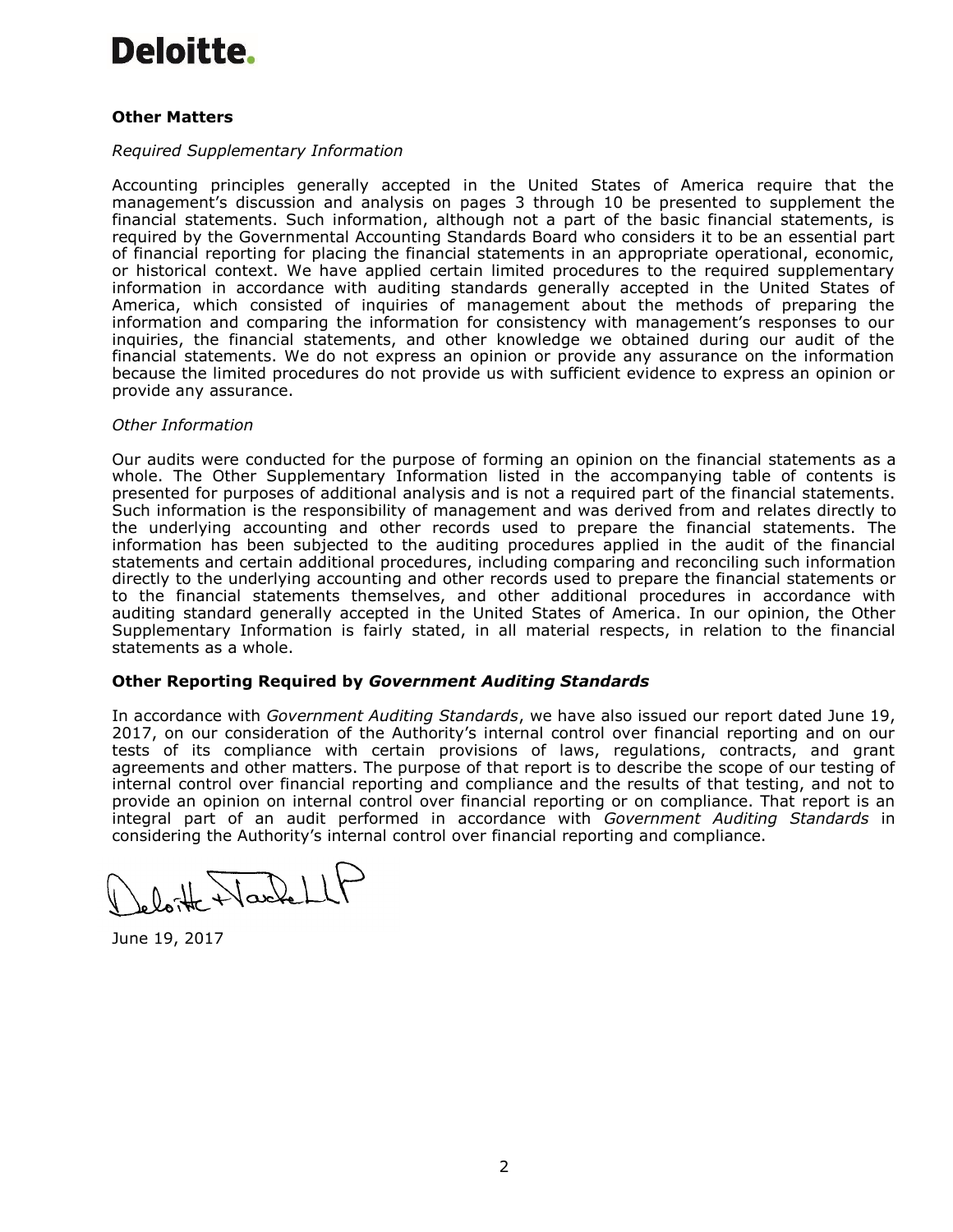Management's Discussion and Analysis Years Ended September 30, 2016 and 2015

# **I. INTRODUCTION**

Our discussion and analysis of the financial performance of airport and seaport divisions of the RMI Ports Authority (Ports Authority) provides an overview of Ports Authority's financial activities presented in the audited financial statements for the fiscal year ending September 30, 2016. This discussion and analysis should be read in conjunction with the more detailed information contained within the accompanying audited financial statements.

Ports Authority is a component unit of the Republic of the Marshall Islands (RMI) and was established as a public corporation under RMI Public Law 2003-81, known as the RMI Ports Authority Act of 2003. The new Act supersedes the previous Acts of the Marshall Islands Airports Authority (MIAA) and the Marshall Islands Ports Authority (MIPA) and merges the two aforementioned authorities into one single ports authority.

A seven-member Board of Directors governs Ports Authority, all of whom are appointed by the Cabinet. One of the members is designated by the Cabinet as the Chairperson of the Board. Ports Authority is responsible for establishing, maintaining, managing and operating all airports and port facilities designated by the law and by the RMI Government. At the time of writing, Ports Authority has the overall responsibilities in management, operations and maintenance of all airport and seaport facilities in Majuro, except for the fish base facilities.

As of September 30, 2016, Ports Authority had 63 full-time employees. Composition is as follows: 3 in Administration; 6 in Finance; 4 in Airport Administration/Operations/Tower; 5 in Seaport Administration/Operations; 10 in Maintenance; and 35 in Security. Out of the 35 Security Officers, 12 are cross-trained and certified as airport firefighters.

# **II. OVERVIEW OF FINANCIAL STATEMENTS**

Ports Authority's financial reports and subsequent statements are prepared in accordance with the accounting principles generally accepted in the United States of America mandated by Governmental Accounting Standards Board (GASB).

RMIPA operates on the accrual basis of accounting wherein revenues are recognized when earned, not when received, and expenses are recorded when incurred, not when paid. Capital assets of more than \$500 are capitalized and depreciated over their useful lives. More information can be found on the RMIPA Fixed Assets Policy.

This annual report consists of four parts: the MD&A, the Basic Financial Statements, Notes to the Financial Statements, and Independent Auditors' Reports on Internal Control and on Compliance.

# **III. FINANCIAL HIGHLIGHTS**

 For fiscal period ending September 30, 2016, total net position was \$71.2 million, an increase of \$4.7 million from prior fiscal year. The major contributor in the increase was mainly due to the completed West Road Project and ongoing project RSA/Road Realignment Project. The expected date to finish in fiscal year 2016 is extended and expected to finish in June of fiscal year 2017 due to some pending works, which were delayed due to construction material issue.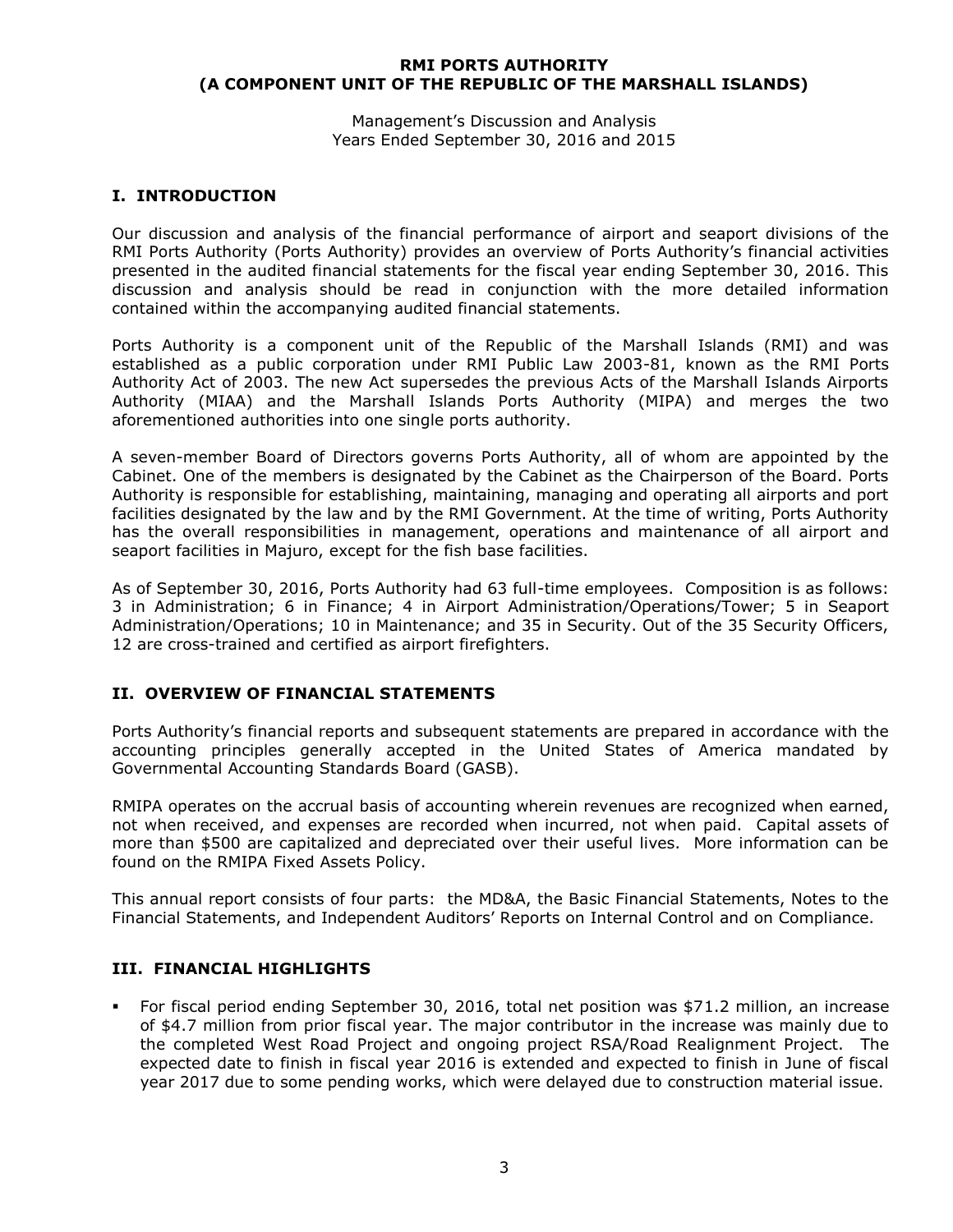Management's Discussion and Analysis Years Ended September 30, 2016 and 2015

# **III. FINANCIAL HIGHLIGHTS, CONTINUED**

- Total operating revenues increased only by \$138,000 or 3%. The performance indicators will explain the increase as explained in this report (please refer to the Revenue Performance Indicators and Divisional Expenses of this report).
- Total operating expenses, inclusive of depreciation, was \$6.8 million for fiscal year 2016. It increased by 12% or \$0.754 million compared to last fiscal year. The details will be discussed on the Revenue Performance Indicators and Divisional Expenses of this report.
- The Ports Authority incurred an operating loss of \$2.7 million for fiscal year 2016. This is an increase in operating loss by 30% compared to last fiscal year. The major increase in the operating loss was caused by the increase in the depreciation expense by 21% related to the completed West Road Project. However, RMIPA generated a positive operating income of \$1.3 million excluding depreciation in FY 2016.

It is to be noted that this road including East Road and Environmental Mitigation Revetment are to be transferred to the RMI Government this FY 2017 upon full completion and getting approval from the FAA who have funded the project. The RMIPA share on this project was 5% before FY 2013 and effective FY 2013, the share has increased to 10%.

 The overall performance of the Ports Authority was almost the same with that of fiscal year 2015.

# **IV. STATEMENTS OF NET POSITION**

|                                                                    |    | 2016                               | 2015                                     | Change                                   | $\frac{0}{0}$ | 2014                                       |
|--------------------------------------------------------------------|----|------------------------------------|------------------------------------------|------------------------------------------|---------------|--------------------------------------------|
| Current and other assets<br>Capital assets                         |    | \$4,286,407<br>69,337,644          | \$<br>4,032,369<br>64,615,520            | 254,038<br>\$<br>4,722,124               | 6             | \$<br>4,344,379<br>62,524,771              |
| Total assets                                                       |    | 73,624,051                         | 68,647,889                               | 4,976,162                                | 7             | 66,869,150                                 |
| Deferred outflows of<br>resources                                  |    | 851,723                            | 1,135,631                                | (283,908)                                | (25)          |                                            |
| Total assets and deferred<br>outflows of resources                 | \$ | <u>74,475,774</u>                  | \$69,783,520                             | \$<br>4,692,254                          |               | \$66,869,150                               |
| Current and other liabilities \$<br>Long-term debt<br>Net position |    | 2,776,347<br>543,073<br>71,156,354 | \$<br>2,307,968<br>877,252<br>66,598,300 | \$<br>468,379<br>(334, 179)<br>4,558,054 | 19<br>(38)    | \$<br>2,589,941<br>1,190,114<br>63,089,095 |
| Total liabilities and net<br>position                              | S  | <u>74,475,774</u>                  | \$69,783,520                             | \$<br><u>4,692,254</u>                   |               | \$66,869,150                               |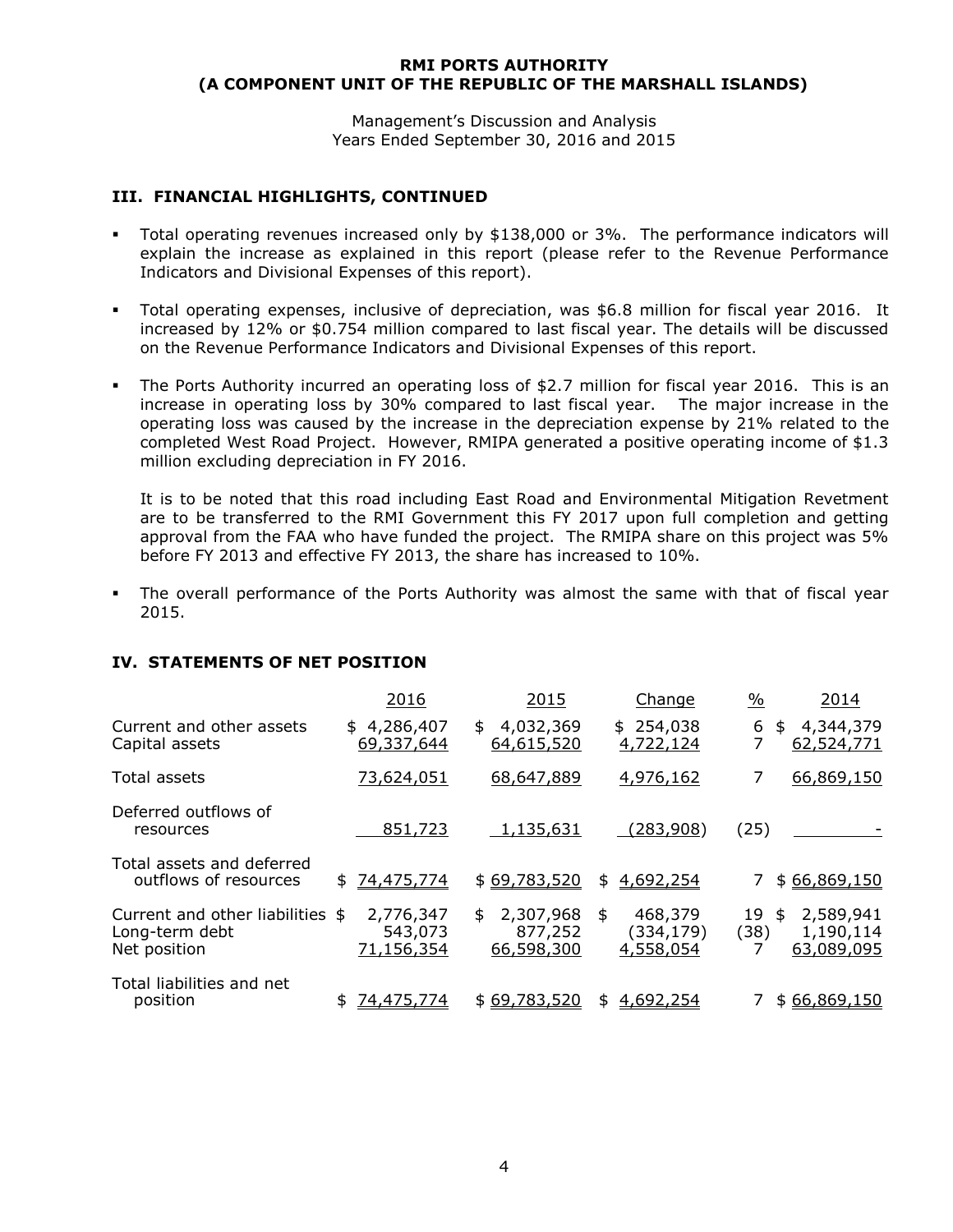Management's Discussion and Analysis Years Ended September 30, 2016 and 2015

# **V. STATEMENTS OF REVENUES, EXPENSES, AND CHANGES IN NET POSITION**

|                                                                 |          | 2016                                |          | 2015                                |          | Change                          | $\frac{0}{0}$    |          | 2014                                |
|-----------------------------------------------------------------|----------|-------------------------------------|----------|-------------------------------------|----------|---------------------------------|------------------|----------|-------------------------------------|
| Operating revenues:<br>Airport Division<br>Seaport Division     | \$<br>\$ | 1,145,305<br>3,027,334<br>4,172,639 | \$<br>\$ | 1,115,245<br>2,919,928<br>4,035,173 | \$<br>\$ | 30,060<br>107,406<br>137,466    | 3<br>4<br>3      | \$<br>\$ | 890,962<br>3,293,497<br>4,184,459   |
| Operating expenses:<br>Airport Division<br>Seaport Division     | \$       | 4,877,085<br>1,959,719              | \$       | 4,232,224<br>1,850,559              | \$       | 644,861<br>109,160              | 15<br>6          | \$       | 4,307,136<br>1,820,082              |
|                                                                 | \$       | 6,836,804                           | \$       | 6,082,783                           | \$       | 754,021                         | 12               | \$       | 6,127,218                           |
| Non-operating revenues<br>(Expenses):                           |          |                                     |          |                                     |          |                                 |                  |          |                                     |
| Airport Division<br>Seaport Division                            | \$       | (9,862)<br>60,913                   | \$       | (19, 307)<br>10,483                 | \$       | 9,445<br>50,430                 | $(49)$ \$<br>481 |          | (27,065)<br><u>(26,597)</u>         |
|                                                                 | \$       | 51,051                              | \$       | (8,824)                             | \$       | 59,875                          | (679)            |          | (53, 662)<br>$\frac{1}{2}$          |
| Capital contributions:<br>Airport Division<br>Seaport Division  | \$       | 7,091,808<br>79,360                 | \$       | 5,565,639                           | \$       | 1,526,169<br>79,360             | 27<br>100        | \$       | 7,697,081<br>55,674                 |
|                                                                 | \$       | 7,171,168                           | \$       | 5,565,639                           | \$       | 1,605,529                       | 29               | \$       | 7,752,755                           |
| Change in net position:<br>Airport Division<br>Seaport Division | \$<br>\$ | 3,350,166<br>1,207,888<br>4,558,054 | \$<br>\$ | 2,429,353<br>1,079,852<br>3,509,205 | \$<br>\$ | 920,813<br>128,036<br>1,048,849 | 38<br>12<br>30   | \$<br>\$ | 4,253,842<br>1,502,492<br>5,756,334 |
| <b>VI. LONG-TERM DEBT</b>                                       |          |                                     |          |                                     |          |                                 |                  |          |                                     |
|                                                                 |          |                                     |          | 2016                                |          | 2015                            |                  |          | 2014                                |
| <b>BOMI</b> - Seaport<br><b>BOMI</b> - Airport                  |          |                                     |          | 250,380<br>\$<br>292,693            |          | 414,306<br>\$<br>462,946        | \$               |          | 661,563<br>528,551                  |
|                                                                 |          |                                     |          | 543,073<br>\$                       |          | 877,252<br>\$                   | \$               |          | 1,190,114                           |

Please refer to Note 6 to the financial statements for additional information regarding the RMIPA's long-term debt.

# **VII. DIVISIONAL REVENUES AND EXPENSES**

# **Airport and Seaport Combined Operating Revenues**

|                                                             | <u> 2016</u>             | <u> 2015</u>             | Change            | $\frac{0}{0}$ | <u> 2014</u>         |
|-------------------------------------------------------------|--------------------------|--------------------------|-------------------|---------------|----------------------|
| Operating revenues:<br>Airport Division<br>Seaport Division | \$1,145,305<br>3,027,334 | \$1,115,245<br>2,919,928 | 30,060<br>107,406 |               | 890,962<br>3,293,497 |
|                                                             | \$ 4,172,639             | 4,035,173<br>\$.         | -137,466          |               | \$4,307,136          |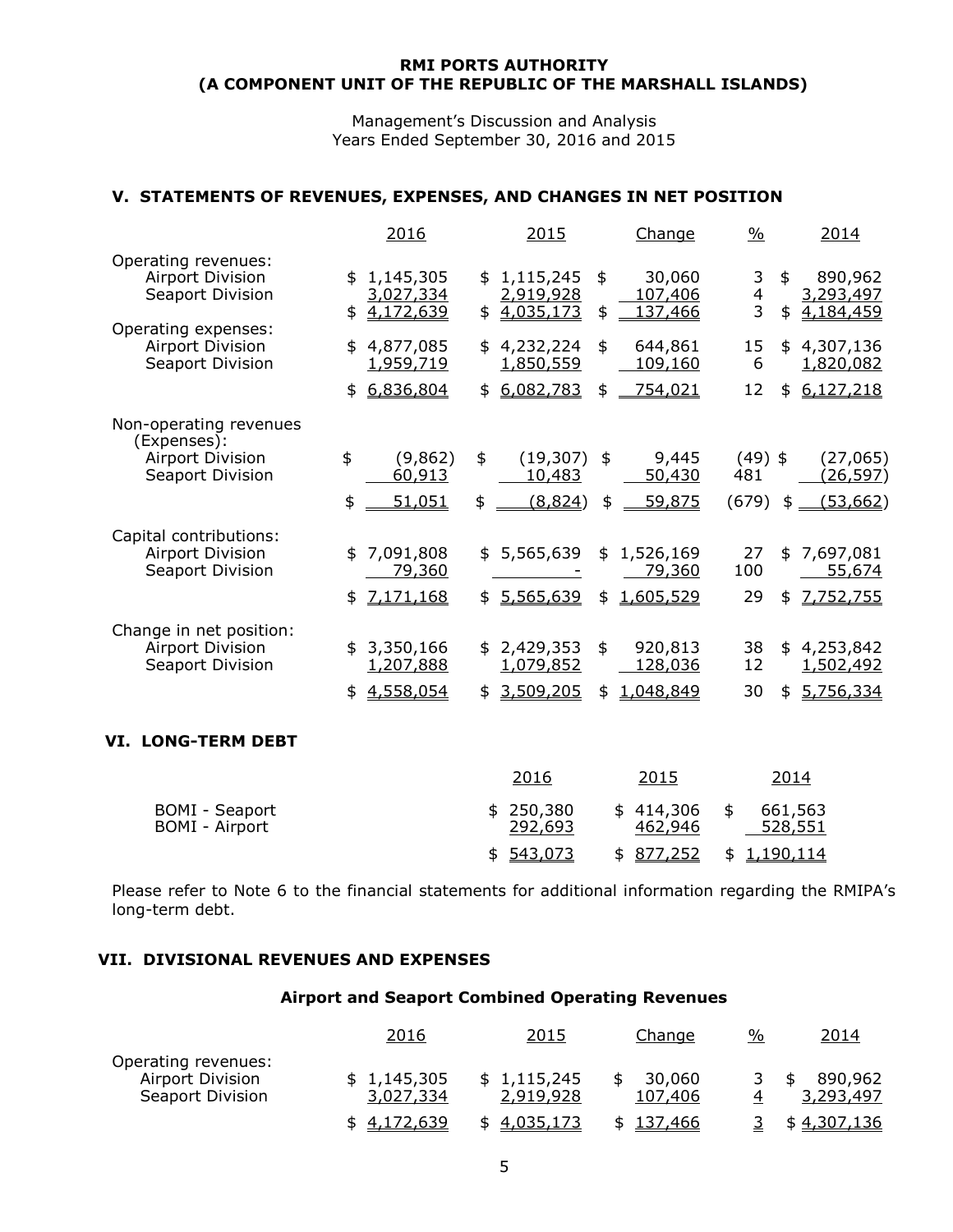Management's Discussion and Analysis Years Ended September 30, 2016 and 2015

# **VII. DIVISIONAL REVENUES AND EXPENSES, CONTINUED**

# **Airport and Seaport Combined Operating Expenses**

|                                                     | 2016                                    | 2015                                    | Change                               | $\frac{0}{0}$                   | 2014                                    |
|-----------------------------------------------------|-----------------------------------------|-----------------------------------------|--------------------------------------|---------------------------------|-----------------------------------------|
| Airport:<br>Personnel<br>Maintenance and operations | \$<br>577,040<br>4,300,045<br>4,877,085 | 598,920<br>\$<br>3,633,304<br>4,232,224 | (21,880)<br>\$<br>666,741<br>644,861 | (4)<br><u> 18</u><br><u> 15</u> | 631,525<br>\$<br>3,675,611<br>4,307,136 |
| Seaport:<br>Personnel<br>Maintenance and operations | 497,020<br>1,462,699<br>1,959,719       | 480,681<br>1,369,878<br>1,850,559       | 16,339<br>92,821<br>109,160          | 3<br><u>_6</u>                  | 460,837<br>1,359,245<br>1,820,082       |
| Combined operating expenses                         | <u>6,836,804</u><br>\$                  | 6,082,783<br>\$                         | 754,021<br>\$                        | <u> 12</u>                      | 6,127,218<br>\$                         |

# **VIII. REVENUE PERFORMANCE INDICATORS AND ANALYSIS OF DIVISIONAL EXPENSES**

# AIRPORT REVENUE PERFORMANCE INDICATORS

# SCHEDULED FLIGHTS - TRAFFIC

|                                                                                 | 2016                                     | 2015                             | Change                                         | $\frac{0}{0}$            | 2014                                  |
|---------------------------------------------------------------------------------|------------------------------------------|----------------------------------|------------------------------------------------|--------------------------|---------------------------------------|
| United Airlines<br>Our Airline<br>Air Marshall Islands<br>Asia Pacific Airlines | 316<br>100<br>614<br>205<br><u>1,235</u> | 321<br>105<br>354<br>237<br>.017 | 5<br>$5^{\circ}$<br>260<br>(32)<br><u> 218</u> | 73<br>(14)<br><u> 21</u> | 311<br>88<br>299<br>227<br><u>925</u> |
|                                                                                 |                                          |                                  |                                                |                          |                                       |

# DEPARTURE FEES - INTERNATIONAL

|                                     | 2016                                        | 2015            | Change       | $\frac{0}{0}$            | 2014            |
|-------------------------------------|---------------------------------------------|-----------------|--------------|--------------------------|-----------------|
| Adults<br>Students<br><b>Others</b> | 11,819<br>4,339<br>$\overline{\phantom{0}}$ | 11,871<br>4,526 | 52<br>(187)  | .4)<br>14<br><u>100)</u> | 11,425<br>4,977 |
|                                     | <u>16,158</u>                               | <u>16,399</u>   | <u>(241)</u> |                          | 16,402          |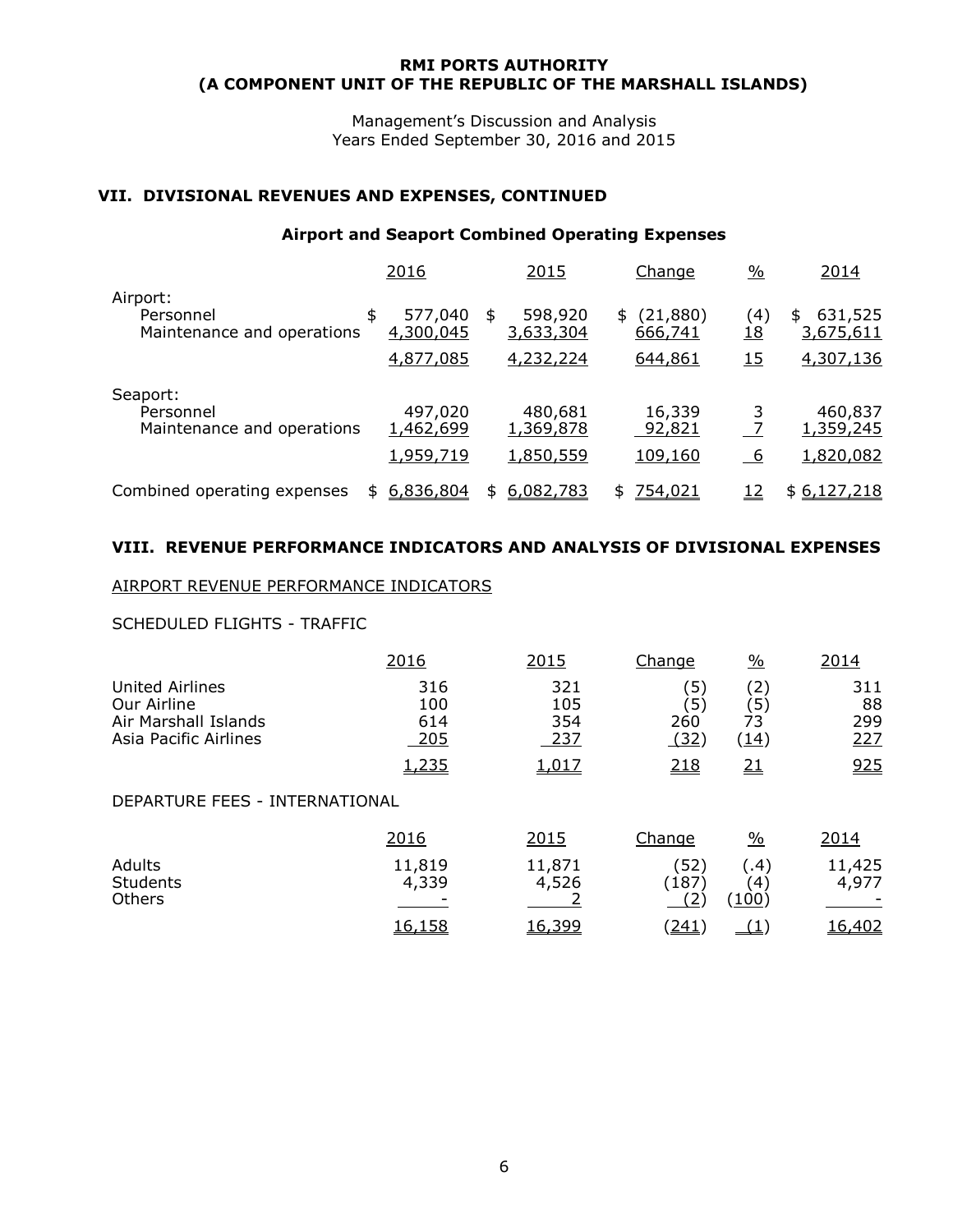Management's Discussion and Analysis Years Ended September 30, 2016 and 2015

# **VIII. REVENUE PERFORMANCE INDICATORS AND ANALYSIS OF DIVISIONAL EXPENSES, CONTINUED**

UNSCHEDULED/SPECIAL FLIGHT TRAFFIC

|                                                                | 2016             | 2015                   | Change                  | $\frac{0}{0}$    | 2014                    |
|----------------------------------------------------------------|------------------|------------------------|-------------------------|------------------|-------------------------|
| Number of Flights (MTOW)<br>0-45000<br>45001-90000<br>90001-up | 100<br>21<br>160 | 89<br>10<br><u>170</u> | 11<br>11<br><u>(10)</u> | 12<br>110<br>(6) | 120<br>23<br><u>201</u> |
|                                                                | 281              | 269                    | 12                      | $-4$             | 344                     |
| % to Total                                                     | 2016             | 2015                   | 2014                    |                  |                         |
| 0-45000<br>45001-900006<br>90001-up                            | 36%<br>7%<br>57% | 33%<br>4%<br>63%       | 35%<br>7%<br>58%        |                  |                         |

Operating revenues for the Airport and Seaport increased by 3% and 4%, respectively, this fiscal year 2016 when compared to last fiscal year 2015.

The traffic and number of passengers are based on the departures as of September 30, 2016.

Major movements for the Airport revenues:

- The number of domestic passengers increased by 26%;
- The number of international passengers decreased by 1%;
- Concession and lease income increased by 15%. This was due to the new five lease contracts secured in FY 2016 at the Amata Kabua International Airport;
- Aircraft parking charges decreased by 50%. The major cause for the decrease was related to special flights;
- Traffic from regular/scheduled flights increased by 21%;
- Runway lights decreased by 12%;
- Inbound cargoes increased by 20%; and
- Traffic from unscheduled/special flights increased by 4%.

Major movements for the Airport expenses:

- Depreciation expense increased by 20%. This was due to the depreciation booked in FY 2016 for the road that was completed in Sep 30, 2014 but not booked in FY 2015 because it was the intention of the RMIPA management to transfer this asset to the Government, but did not materialize yet in FY 2016. However, management is pursuing this in FY 2017;
- Repairs and maintenance increased by 48%. The major causes of the increase were:
	- i) The Airport contracted with PII to do a general cleaning of all the air conditioning units, which amounted to \$3,500;
	- ii) Additional parts for the rescue 4 and 5 purchased during the fiscal year 2016. The actual cost was \$8,660, exceeded the budget by \$1,660;
	- iii) Batteries for the Rescue 4 and 5, \$2,611; and
	- iv) Repair costs of the Inspection Pick-Up, \$1,610.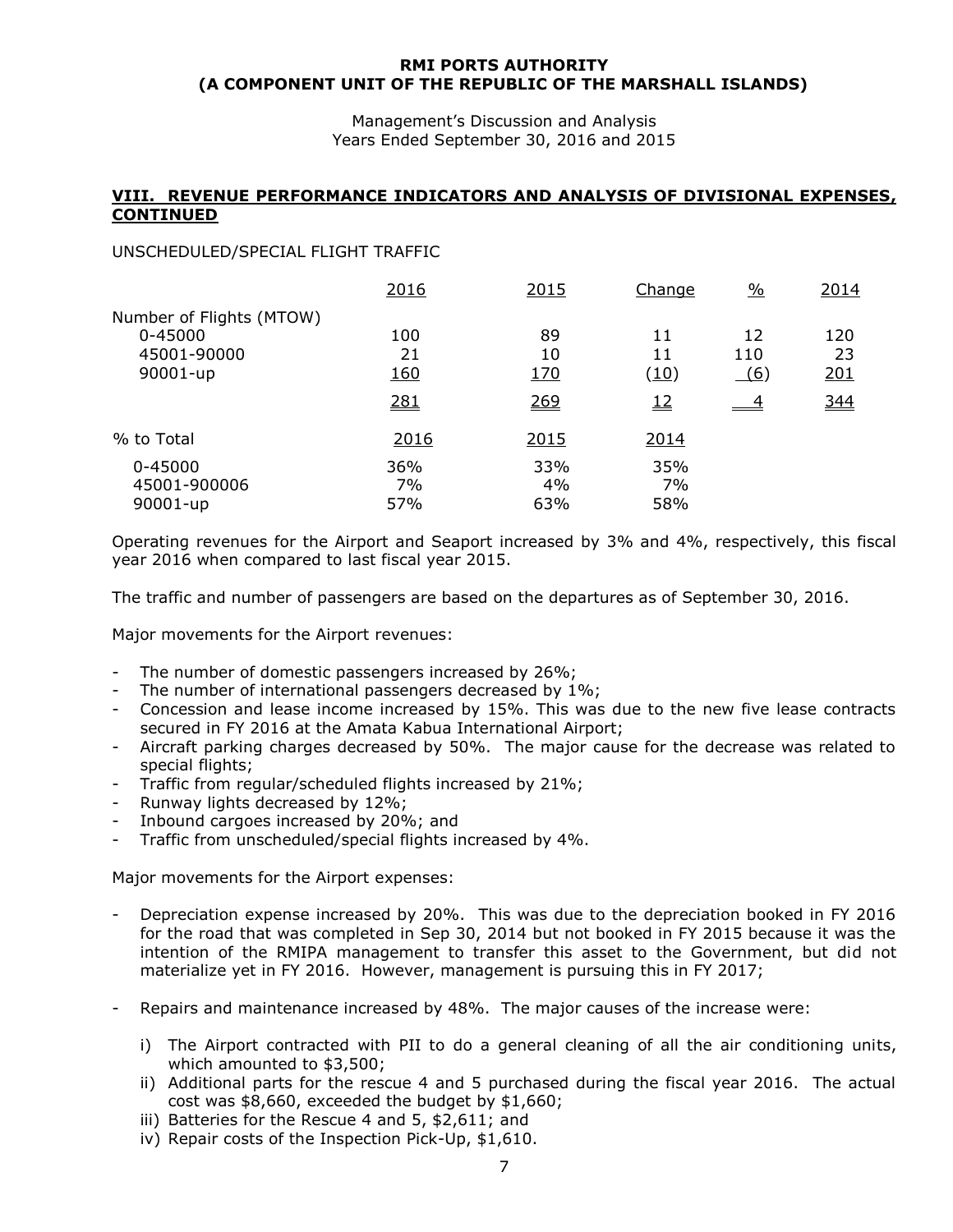Management's Discussion and Analysis Years Ended September 30, 2016 and 2015

# **VIII. REVENUE PERFORMANCE INDICATORS AND ANALYSIS OF DIVISIONAL EXPENSES, CONTINUED**

# SEAPORT DIVISION

Major movements for the Seaport revenues:

- The Domestic dockage fees increased by \$48,000. 50% of billed were collected in FY 2016;
- Concession and lease income increased by \$26,305. This was due to the adjustments made for Shipping lease for the period April 2011 to May 2016 after the lease was signed;
- More Pilot Boats usage for fiscal year 2016 by 2%;
- Bunkering fees decreased by 20%; and
- Domestic entry vessel fees decreased by 20%.

Major movements for the Seaport expenses:

- Pilot boat expenses increased by 76%. The major causes for the increase were:
	- i) Boat rentals went up by 180% when the Pilot Boat "Prudent" was down and the other Pilot Boat "Harbor Control" is damaged during fiscal year 2016; and
	- ii) Repairs and parts increased by 218% to repair Prudent.

# SEAPORT REVENUE PERFORMANCE INDICATORS

#### VESSELS ARRIVALS

|                                                                                                                                      | 2016                                  | 2015                            | Change                                                     | $\frac{0}{0}$                                           | 2014                                                                 |
|--------------------------------------------------------------------------------------------------------------------------------------|---------------------------------------|---------------------------------|------------------------------------------------------------|---------------------------------------------------------|----------------------------------------------------------------------|
| Cargo Vessels<br>Fishing Vessels - International<br>Fishing Vessels - Domestic<br>Foreign Tankers<br>Military Ships<br><b>Others</b> | 63<br>843<br>501<br>16<br>40<br>1,470 | 85<br>792<br>622<br>17<br>1,521 | (22)<br>51<br>(121)<br>(1)<br>6<br>36<br>$\overline{(51)}$ | (26)<br>6<br>(19)<br>(6)<br>600<br>900<br>$\frac{1}{2}$ | 125<br>830<br>658<br>19<br>$\overline{2}$<br>$\overline{5}$<br>1,639 |
|                                                                                                                                      | 2016                                  | 2015                            | Change                                                     | $\frac{0}{0}$                                           | 2014                                                                 |
| <b>MOVEMENTS</b>                                                                                                                     | 2,379                                 | 2,282                           | 97                                                         | 4                                                       | 2,360                                                                |
| <b>WHARFAGE FEES</b>                                                                                                                 |                                       |                                 |                                                            |                                                         |                                                                      |
|                                                                                                                                      | 2016                                  | 2015                            | Change                                                     | $\frac{0}{0}$                                           | 2014                                                                 |
| Metric tons<br><b>Revenue Tons</b>                                                                                                   | 47,063                                | 50,288                          | (3, 225)                                                   | (6)                                                     | 54,721                                                               |
| Domestic<br>International                                                                                                            | 5,174<br>116,292                      | 8,708<br>107,832                | (3,534)<br>8,460                                           | (41)<br>8                                               | 8,099<br>104,925                                                     |
| <b>BUNKERING FEES</b>                                                                                                                |                                       |                                 |                                                            |                                                         |                                                                      |
|                                                                                                                                      | 2016                                  | 2015                            | <b>Change</b>                                              | $\frac{0}{0}$                                           | 2014                                                                 |
| Fuel (barrel)<br>Water (gallon)                                                                                                      | 80,872<br>1,152,387                   | 105,383<br>1,179,800            | (24, 511)<br>(27,413)                                      | (23)<br>(2)                                             | 178,712<br>1,824,910                                                 |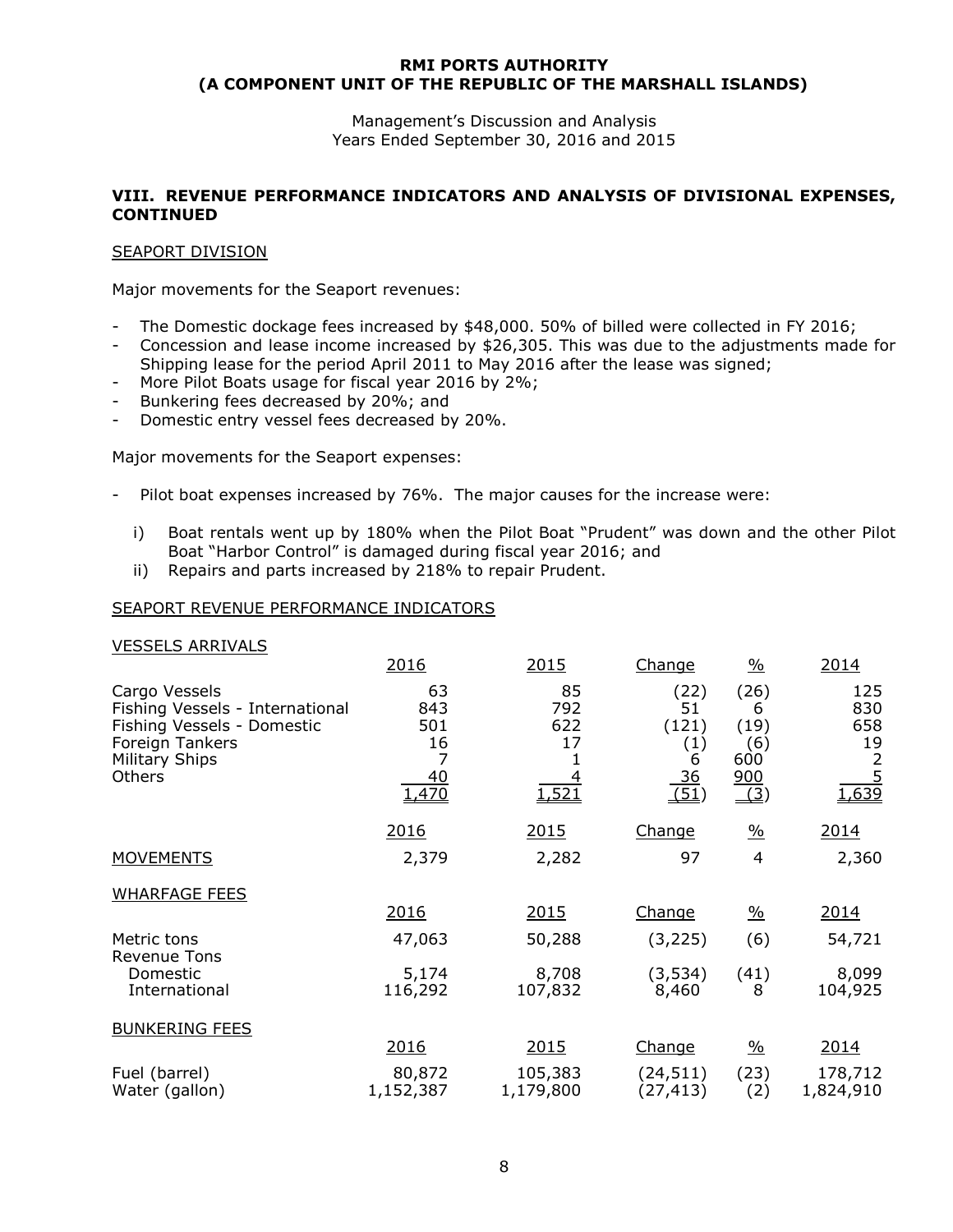Management's Discussion and Analysis Years Ended September 30, 2016 and 2015

# **IX. BUDGET COMPARISONS (Current vs. Next)**

|                                                                                                 | FY 2017                                                 | FY 2016                                        | <b>Variance</b>                                    | $\frac{0}{0}$       |
|-------------------------------------------------------------------------------------------------|---------------------------------------------------------|------------------------------------------------|----------------------------------------------------|---------------------|
| Operating revenues:<br>Airport Division<br>Seaport Division                                     | \$1,183,036<br>2,927,859<br>\$4,110,895                 | \$1,148,305<br>3,027,334<br>\$4,175,639        | \$<br>34,731<br>(99, 475)<br>\$<br>(64, 744)       | 3<br>(3)<br>(16)    |
| Operating expenses:<br>Airport Division<br>Seaport Division                                     | \$1,409,945<br>1,377,587<br>\$2,787,532                 | \$1,628,852<br><u>1,481,261</u><br>\$3,110,113 | (218, 907)<br>\$<br>(103, 674)<br>(322, 581)<br>\$ | (13)<br>(7)<br>(10) |
| Depreciation and amortization:<br>Airport Division<br>Seaport Division                          | \$3,120,993<br><u>525,441</u><br>\$ 3,646,434           | \$3,248,233<br><u>478,458</u><br>\$ 3,726,691  | \$ (127, 240)<br><u>46,983</u><br>(80, 257)<br>\$  | (4)<br>10<br>(2)    |
| Non-operating revenues (expenses):<br>Airport Division<br>Seaport Division                      | \$<br>(29)<br><u>42,001</u><br>41,972<br>\$             | \$<br>(9,862)<br>60,913<br>51,051<br>\$        | (9,833)<br><u>18,912</u><br>9,079<br>\$            | (100)<br>31<br>18   |
| Change in net position before capital<br>contributions:<br>Airport Division<br>Seaport Division | \$ (3,347,931)<br><u>1,066,832</u><br>(2,281,099)<br>\$ | \$ (3,741,642)<br>1,128,528<br>\$ (2,613,114)  | \$ (393, 711)<br>61,696<br>\$ (332,015)            | (11)<br>5.<br>(13)  |

# **X. CASHFLOW PROJECTION**

The Ports Authority's general fund balance as of September 30, 2016 is \$426,092. In the approved budget in FY 2017, the Ports Authority had projected to pay \$.5 million for its AIP matching. This amount, however, does not include yet the CIP projects and Capital Expenditures amounted to \$2.05 million. The total budget appropriations for AIP, CIP, and CAPEX is \$2.5 million. The RMI Government has approved \$1.4 million as a subsidy to pay for its Seaport Capital Improvement Project in FY 2017. It is projected, however, that a cash deficit of \$.5 million should all the projects and capital expenditures materialize in fiscal year 2017.

The amount above does not include yet the amount of loans from BOMI, the details can be found on page 5 under "Long-Term Debt."

# **XII. EXTERNAL FACTORS AND ECONOMIC OUTLOOK**

- Migratory nature of tuna has a negative effect in the fishing vessels traffic to Majuro.
- The Runway Safety Area/Road Realignment Project including the Environmental Mitigation Revetment Project was expected to finish in fiscal year 2016. However, due to material issues, it was extended and expected to finish before the end of the fiscal year 2017. The completion will have a significant impact on the financial statements when the road is transferred to the RMI Government.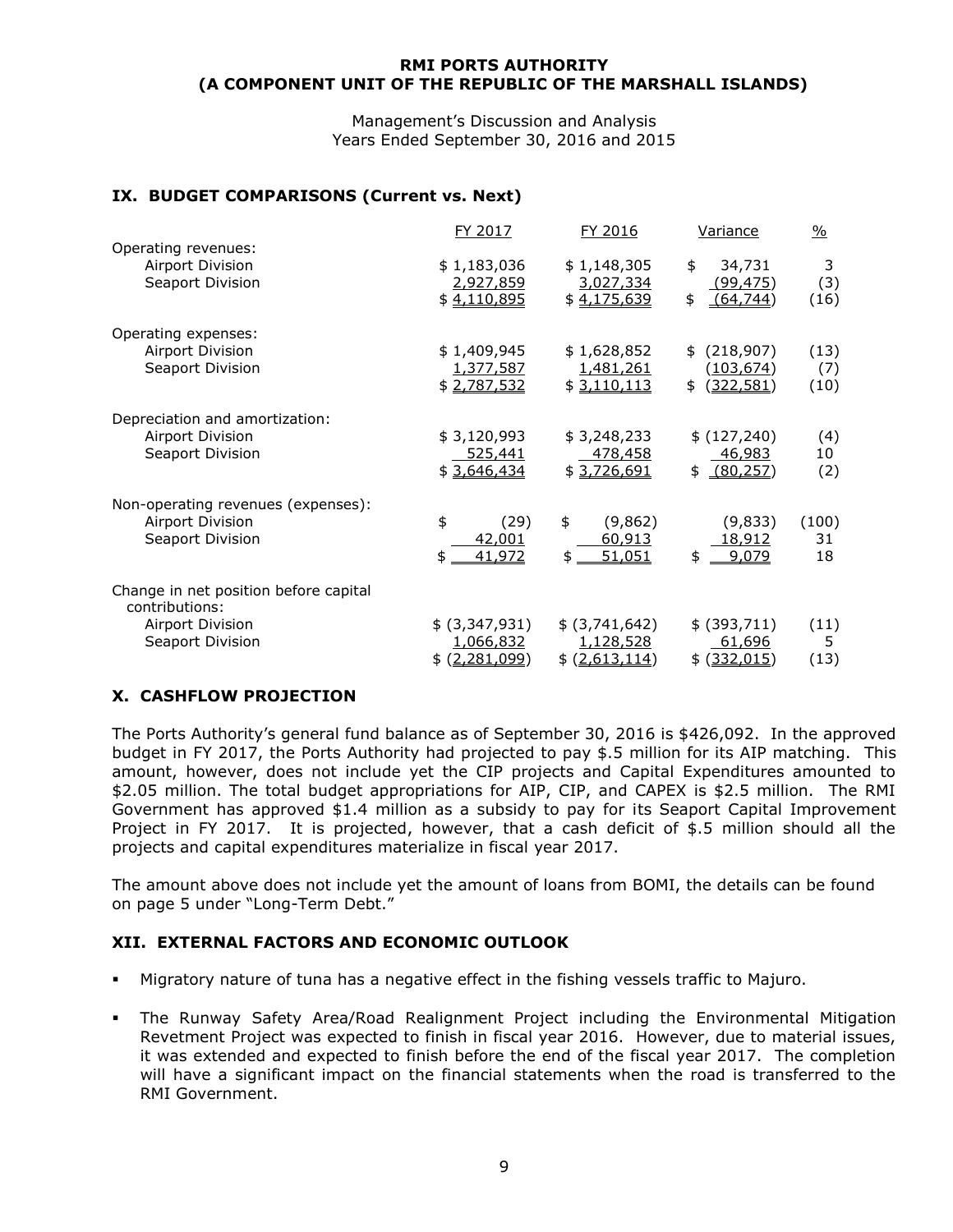Management's Discussion and Analysis Years Ended September 30, 2016 and 2015

# **XII. EXTERNAL FACTORS AND ECONOMIC OUTLOOK**

- The operating cash shortfall incurred by the Airport Division will continue and will get worse unless measures are implemented to increase revenues, invite new airline/s to operate in Majuro with the cooperation of the Government to improve tourism; or cost-cut the expenses without compromising the safety and security.
- As previously mentioned on the last fiscal year's audit, a Government policy was issued in May 17, 2012, which directed RMIPA to exempt certain port charges for vessels owned by Koo's Fishing Company. *This policy has an adverse effect on RMIPA's financial performance. In FY 2012-FY 2016, the result will be a loss of port revenues of approximately \$400,000.*

The RMIPA Board of Directors and Management had reviewed this Government Policy and had informed the Cabinet of the adverse effect on the financial performance of the Authority. The RMIPA expressed their concern to the Cabinet in a letter dated August 8, 2012.

Since this was implemented, no update yet as of the time of writing this report if this policy will be lifted in favor of the RMI Ports Authority.

 The Authority has a loan receivable of \$237,702 (excluding interest of \$107,385) from Air Marshall Islands as described in Note 5. In December 9, 2016, AMI has started paying its loan as agreed during the meeting between the RMIPA Director, Comptroller, and Airport Manager and AMI General Manager and CFO held at the RMIPA conference room. The payment is \$5,000 bi-weekly and as of May 12, 2017, the total payments collected is \$60,000.

# **XIII. ADDITIONAL FINANCIAL INFORMATION**

Management's Discussion and Analysis for the year ended September 30, 2015 is set forth in the Port Authority's report on the audit of financial statements, which is dated June 30, 2016. That Discussion and Analysis explains the major factors impacting the 2015 financial statements and can be obtained from the RMI Office of the Auditor-General website at www.rmiorg.com.

This discussion and analysis is designed to provide the Ports Authority's customers and other interested parties with an overview of the Ports Authority's financial operations and financial condition. Should the reader have questions regarding the information included in this report or wish to request additional financial information, please contact the RMI Ports Authority Executive Director at P.O. Box 109, Majuro, MH 96960.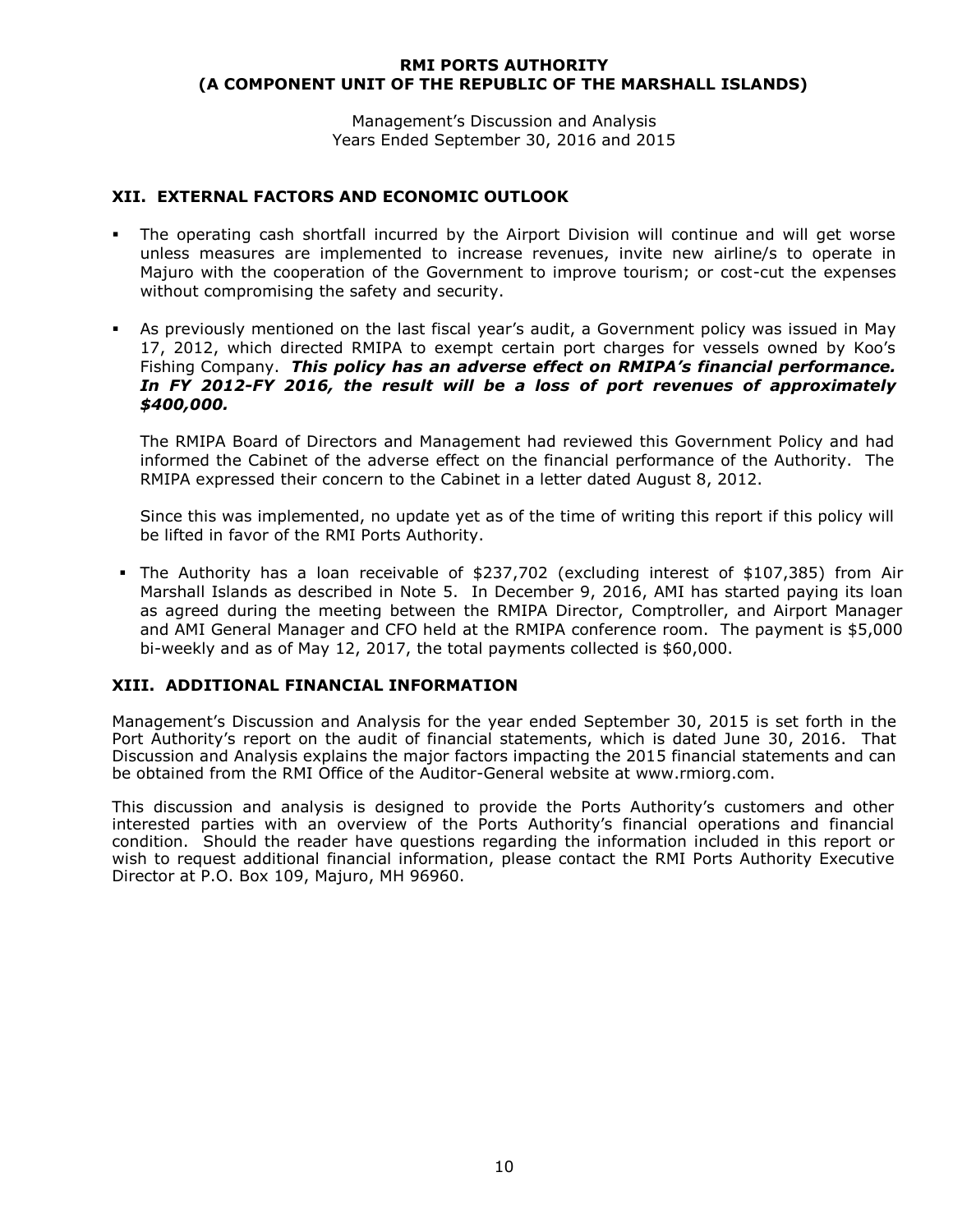Statements of Net Position September 30, 2016 and 2015

|                                                       | 2016                 | 2015                    |
|-------------------------------------------------------|----------------------|-------------------------|
| ASSETS AND DEFERRED OUTFLOWS OF RESOURCES             |                      |                         |
| Current assets:                                       |                      |                         |
| Cash                                                  | \$<br>426,092 \$     | 575,049                 |
| Time certificate of deposit                           | 559,147              | 490,259                 |
| Receivables:                                          |                      |                         |
| Trade<br>Affiliates                                   | 697,602<br>1,028,657 | 550,456<br>935,650      |
| Note receivable                                       | 237,702              | 237,702                 |
| Interest receivable                                   | 173,736              | 131,676                 |
| Grants receivable                                     | 927,506              | 774,997                 |
| Employees                                             | 21,218               | 27,328                  |
|                                                       | 3,086,421            | 2,657,809               |
| Less allowance for doubtful accounts                  | (1,500,070)          | (1,406,773)             |
|                                                       | 1,586,351            | 1,251,036               |
| Prepaid expenses and other assets                     | 14,817               | 16,025                  |
| Total current assets                                  | 2,586,407            | 2,332,369               |
| Restricted time certificate of deposit                | 1,700,000            | 1,700,000               |
| Capital assets:                                       |                      |                         |
| Nondepreciable capital assets                         | 31,474,657           | 30,299,515              |
| Other capital assets, net of accumulated depreciation | 37,862,987           | 34,316,005              |
| <b>Total assets</b>                                   | 73,624,051           | 68,647,889              |
| Deferred outflows of resources                        | 851,723              | 1,135,631               |
|                                                       | \$<br>74,475,774 \$  | 69,783,520              |
| <b>LIABILITIES AND NET POSITION</b>                   |                      |                         |
| <b>Current liabilities:</b>                           |                      |                         |
| Current portion of notes payable                      | \$<br>359,813 \$     | 333,988                 |
| Accounts payable                                      | 27,850               | 42,265                  |
| Contracts payable                                     | 1,198,428            | 975,549                 |
| Payable to affiliates<br>Due to RepMar                | 569,966<br>785,714   | 289,441<br>785,714      |
| Other liabilities and accruals                        | 194,389              | 214,999                 |
| Total current liabilities                             |                      |                         |
|                                                       | 3,136,160            | 2,641,956               |
| Noncurrent portion of notes payable                   | 183,260              | 543,264                 |
| <b>Total liabilities</b>                              | 3,319,420            | 3,185,220               |
| Commitments and contingencies                         |                      |                         |
| Net position:<br>Net investment in capital assets     | 68,794,571           |                         |
| Unrestricted                                          | 2,361,783            | 63,738,268<br>2,860,032 |
| Total net position                                    | 71,156,354           | 66,598,300              |
|                                                       |                      |                         |
|                                                       | 74,475,774 \$        | 69,783,520              |

See accompanying notes to financial statements.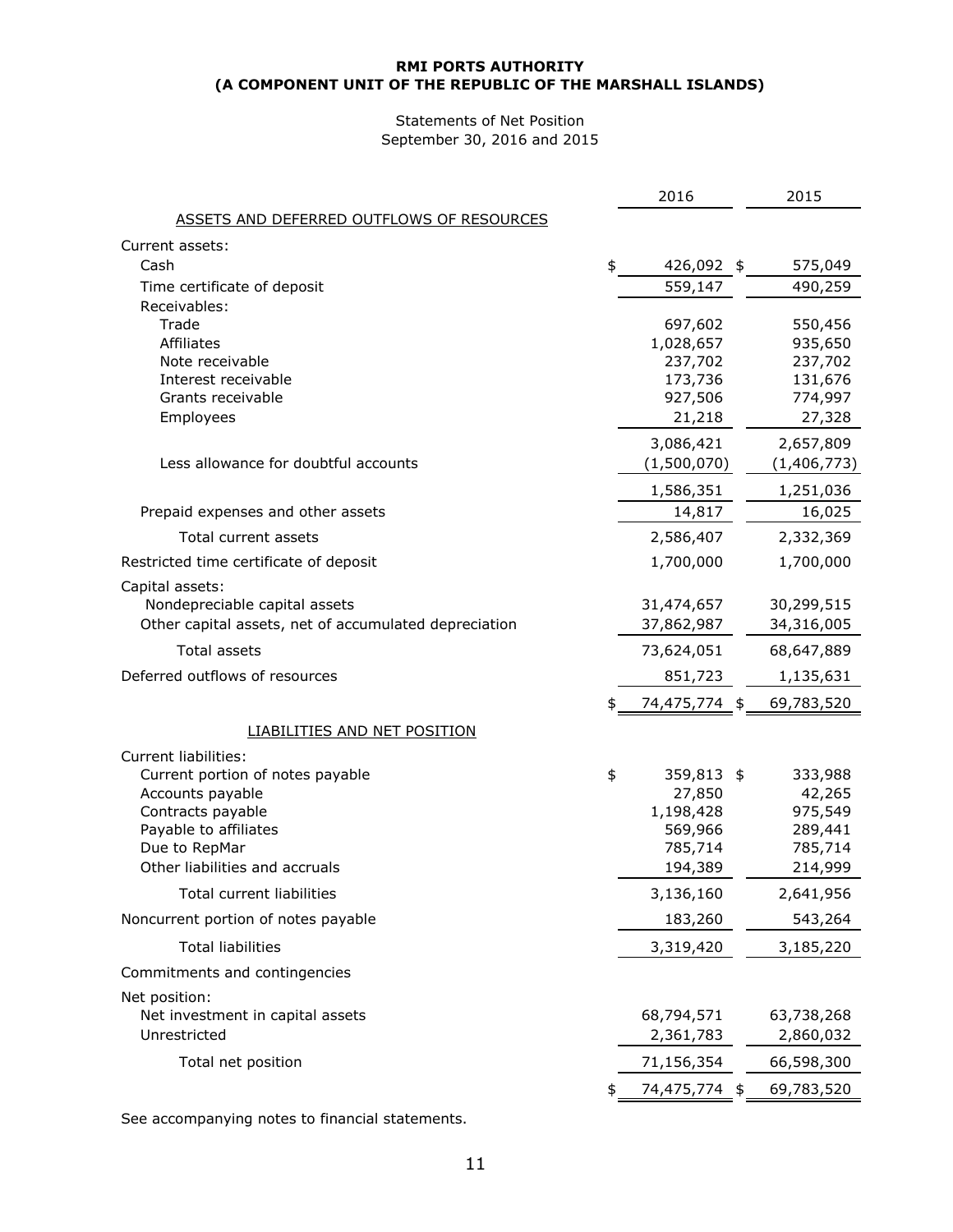# Statements of Revenues, Expenses and Changes in Net Position Years Ended September 30, 2016 and 2015

|                                                                                                                                                                                                                                                                                                                                        | 2016                                                                                                                                                                            | 2015                                                                                                                                                                            |
|----------------------------------------------------------------------------------------------------------------------------------------------------------------------------------------------------------------------------------------------------------------------------------------------------------------------------------------|---------------------------------------------------------------------------------------------------------------------------------------------------------------------------------|---------------------------------------------------------------------------------------------------------------------------------------------------------------------------------|
| Operating revenues:<br>Seaport fees<br>Aviation fees<br>Concession and lease income<br>Other                                                                                                                                                                                                                                           | \$<br>2,900,263 \$<br>804,741<br>243,702<br>317,230                                                                                                                             | 2,832,876<br>823,648<br>204,775<br>283,034                                                                                                                                      |
| Allowance for doubtful debts                                                                                                                                                                                                                                                                                                           | 4,265,936<br>(93, 297)                                                                                                                                                          | 4,144,333<br>(109, 160)                                                                                                                                                         |
| Total operating revenues                                                                                                                                                                                                                                                                                                               | 4,172,639                                                                                                                                                                       | 4,035,173                                                                                                                                                                       |
| Operating expenses:<br>Depreciation and amortization<br>Salaries and wages<br>Pilotage<br>Pilot boat<br>Land lease<br>Utilities<br>Training and travel<br>Insurance<br>Gas, oil, and fuel<br>Repairs and maintenance<br>Communications<br>Professional fees<br>Supplies<br>Miscellaneous<br>Total operating expenses<br>Operating loss | 4,010,599<br>1,074,060<br>406,008<br>338,344<br>291,180<br>248,093<br>128,338<br>71,427<br>55,141<br>51,197<br>32,559<br>17,465<br>14,505<br>97,888<br>6,836,804<br>(2,664,165) | 3,311,404<br>1,079,601<br>401,703<br>192,281<br>291,180<br>259,603<br>131,542<br>67,505<br>55,787<br>89,967<br>33,479<br>49,194<br>9,791<br>109,746<br>6,082,783<br>(2,047,610) |
| Nonoperating revenues (expenses):<br>Loss on disposal of capital assets<br>Interest income<br>Interest expense                                                                                                                                                                                                                         | (4, 975)<br>110,948<br>(54, 922)                                                                                                                                                | (9,650)<br>77,064<br>(76, 238)                                                                                                                                                  |
| Total nonoperating revenues (expenses), net                                                                                                                                                                                                                                                                                            | 51,051                                                                                                                                                                          | (8,824)                                                                                                                                                                         |
| Loss before capital contributions                                                                                                                                                                                                                                                                                                      | (2,613,114)                                                                                                                                                                     | (2,056,434)                                                                                                                                                                     |
| Capital contributions:<br>Contributions from U.S. government<br>Contributions from RepMar                                                                                                                                                                                                                                              | 7,091,808<br>79,360                                                                                                                                                             | 5,565,639                                                                                                                                                                       |
| Total capital contributions                                                                                                                                                                                                                                                                                                            | 7,171,168                                                                                                                                                                       | 5,565,639                                                                                                                                                                       |
| Change in net position                                                                                                                                                                                                                                                                                                                 | 4,558,054                                                                                                                                                                       | 3,509,205                                                                                                                                                                       |
| Net position at beginning of year                                                                                                                                                                                                                                                                                                      | 66,598,300                                                                                                                                                                      | 63,089,095                                                                                                                                                                      |
| Net position at end of year                                                                                                                                                                                                                                                                                                            | 71,156,354 \$                                                                                                                                                                   | 66,598,300                                                                                                                                                                      |

See accompanying notes to financial statements.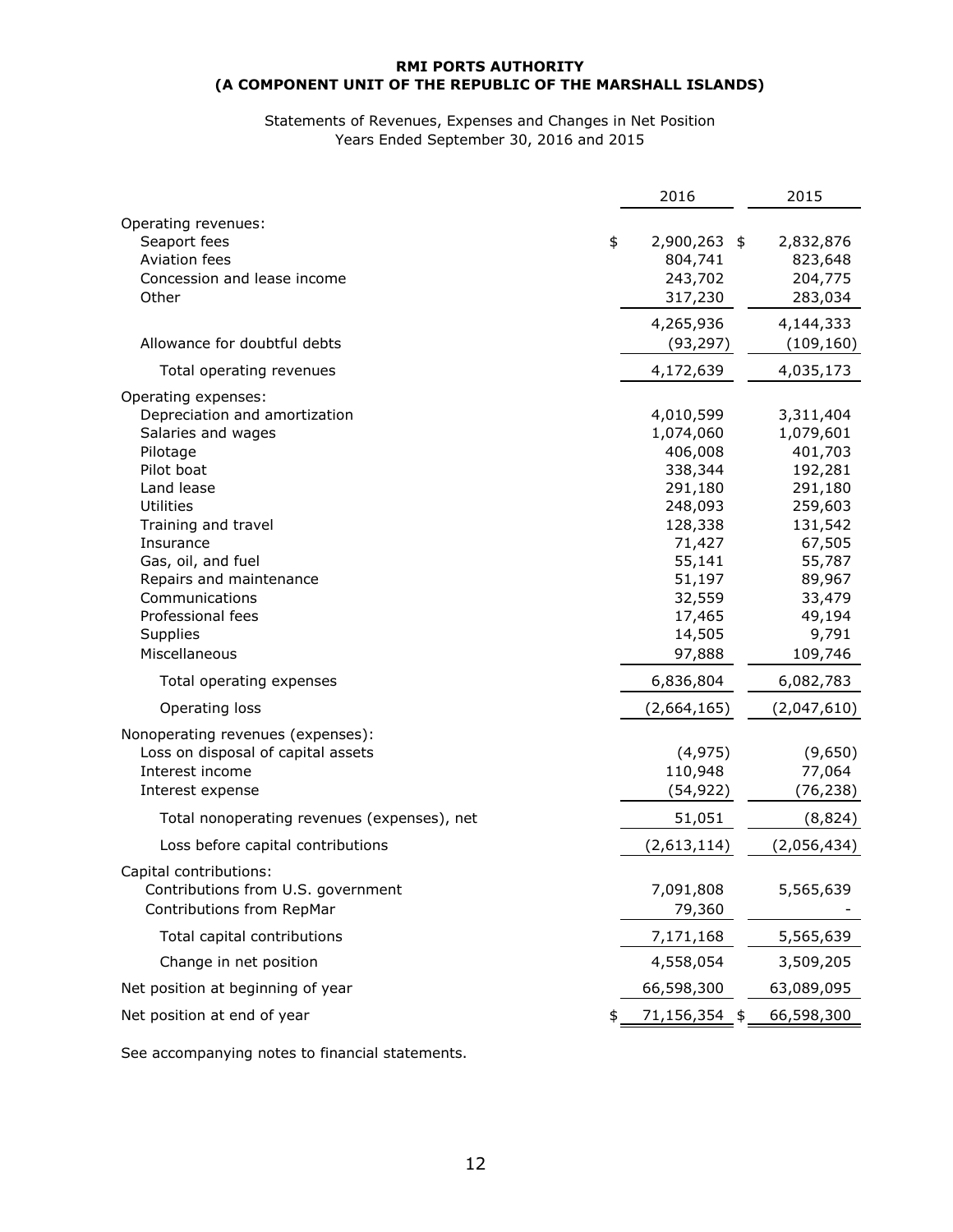# Statements of Cash Flows Years Ended September 30, 2016 and 2015

|                                                                                                                                                                                                                                                              | 2016                                                         | 2015                                                         |
|--------------------------------------------------------------------------------------------------------------------------------------------------------------------------------------------------------------------------------------------------------------|--------------------------------------------------------------|--------------------------------------------------------------|
| Cash flows from operating activities:<br>Cash received from customers<br>Cash payments to suppliers for goods and services<br>Cash payments to employees for services                                                                                        | \$<br>4,025,783 \$<br>(1, 478, 717)<br>(1,094,670)           | 4,019,471<br>(1,529,688)<br>(1,096,808)                      |
| Net cash provided by operating activities                                                                                                                                                                                                                    | 1,452,396                                                    | 1,392,975                                                    |
| Cash flows from capital and related financing activities:<br>Acquisition and construction of capital assets<br>Principal paid on long-term debt<br>Interest paid on long-term debt<br>Proceeds from sale of capital assets<br>Capital contributions received | (8, 231, 412)<br>(334, 179)<br>(54, 922)<br>501<br>7,018,659 | (6,945,857)<br>(312, 862)<br>(76, 238)<br>1,110<br>5,909,975 |
| Net cash used for capital and related financing activities                                                                                                                                                                                                   | (1,601,353)                                                  | (1,423,872)                                                  |
| Net change in cash                                                                                                                                                                                                                                           | (148, 957)                                                   | (30, 897)                                                    |
| Cash at beginning of year                                                                                                                                                                                                                                    | 575,049                                                      | 605,946                                                      |
| Cash at end of year                                                                                                                                                                                                                                          | \$<br>426,092 \$                                             | 575,049                                                      |
| Reconciliation of operating loss to net cash provided by operating<br>activities:<br>Operating loss<br>Adjustments to reconcile operating loss to net cash provided by                                                                                       | \$<br>$(2,664,165)$ \$                                       | (2,047,610)                                                  |
| operating activities:<br>Depreciation and amortization<br><b>Bad debts</b><br>(Increase) decrease in assets:                                                                                                                                                 | 4,010,599<br>93,297                                          | 3,311,404<br>109,160                                         |
| Receivables:<br>Trade<br>Affiliates<br>Other<br>Prepaid expenses and other assets<br>Increase (decrease) in liabilities:                                                                                                                                     | (147, 146)<br>(93,007)<br>6,110<br>1,208                     | (45, 672)<br>(79, 191)<br>(3,621)<br>33,165                  |
| Accounts payable<br>Payable to affiliates<br>Other liabilities and accruals                                                                                                                                                                                  | (14, 415)<br>280,525<br>(20, 610)                            | (9, 742)<br>79,517<br>45,565                                 |
| Net cash provided by operating activities                                                                                                                                                                                                                    | \$<br>1,452,396 \$                                           | 1,392,975                                                    |
|                                                                                                                                                                                                                                                              |                                                              |                                                              |

See accompanying notes to financial statements.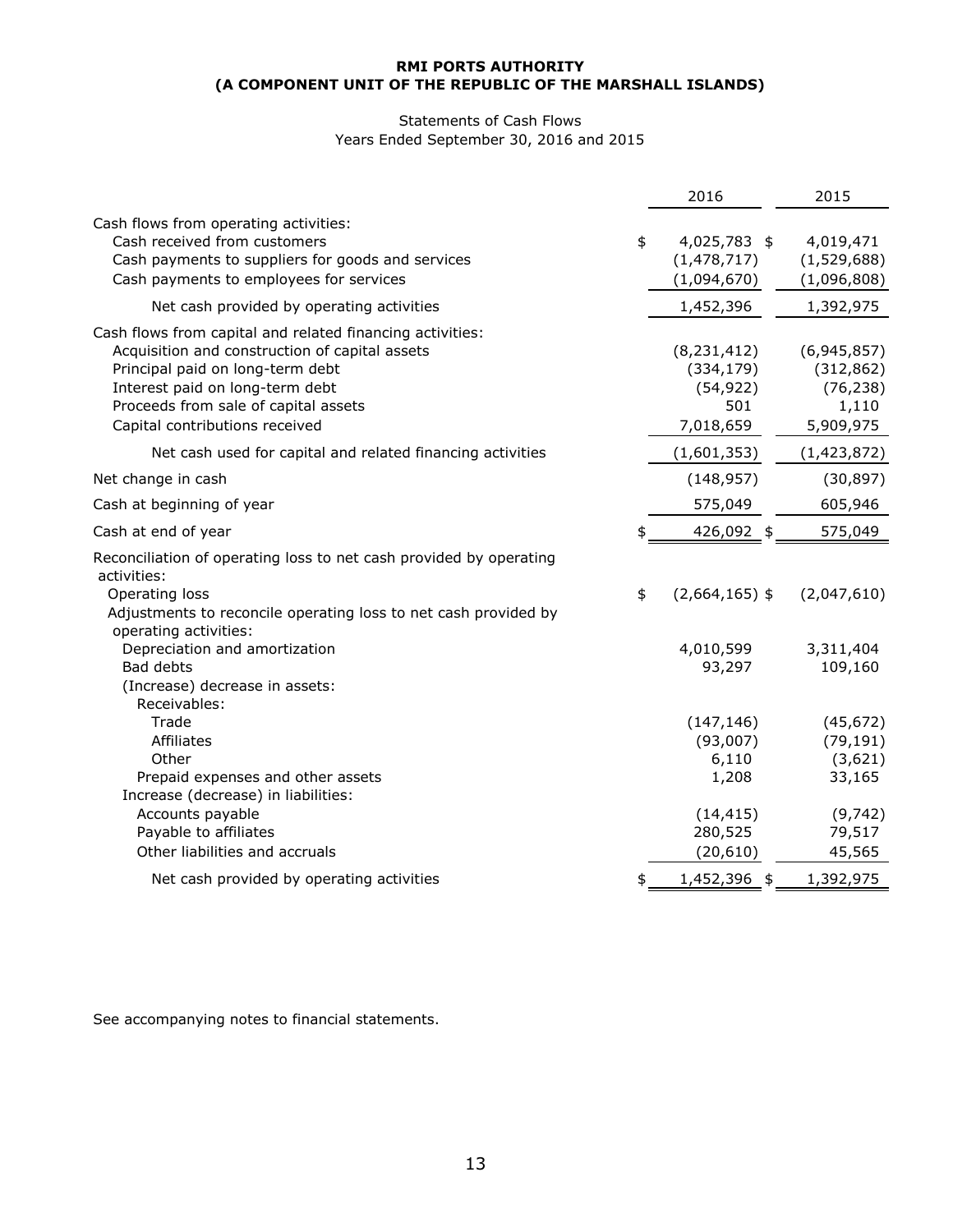Notes to Financial Statements September 30, 2016 and 2015

#### (1) Organization

The RMI Ports Authority (the Authority), a component unit of the Republic of the Marshall Islands (RepMar), was created under Public Law No. 2003-81. This legislation repealed Public Law No. 1999-86 and Public Law No. 1999-88 and integrated the Marshall Islands Airport Authority (MIAA) with the Marshall Islands Ports Authority (MIPA) into a single Ports Authority and transferred all assets and liabilities of the former MIAA and MIPA to the Authority, effective June 4, 2004. The Authority's principal line of business is the operation and maintenance of commercial port facilities in the Marshall Islands. Services are currently provided to passengers and carriers, commercial and private, arriving and departing at the Amata Kabua International Airport and all vessels, both commercial and private, arriving at port facilities in Majuro.

On March 23, 1999, the Nitijela of RepMar passed Public Law No. 1999-86, which established MIAA as a corporation. Under Public Law No. 1999-86, RepMar was required to transfer all items of property that RepMar owned and controlled that were used exclusively for the operations of publicly owned airports within the Republic. An appraisal of property acquired as of October 1, 1999 was conducted and, in accordance with Public Law No. 1999-86, the appraised amount, net of accumulated depreciation, was transferred in the amount of \$5,273,333. This amount represented the net book value of the Amata Kabua International Airport facilities and equipment, being the only RepMar-owned and controlled airport facility within the Republic of the Marshall Islands.

On February 19, 1994, the Nitijela of RepMar passed Public Law No. 1994-90, which established MIPA as a corporation. Under Public Law No. 1994-90, RepMar was required to transfer all items of property that RepMar owned and controlled that were used exclusively for the operations of public ports within the Republic. An appraisal of property acquired as of September 30, 1996 was conducted and, in accordance with Public Law No. 1994-90, the appraised amount, net of accumulated depreciation, was transferred in the amount of \$8,344,972. This amount represented the net book value of the Majuro port facilities, being the only RepMar-owned and controlled facilities within the Republic of the Marshall Islands.

The Authority is governed by a seven-member Board of Directors appointed by the Cabinet of RepMar.

The Authority's financial statements are incorporated into the financial statements of RepMar as a component unit.

#### (2) Summary of Significant Accounting Policies

The accounting policies of the Authority conform to accounting principles generally accepted in the United States of America (GAAP), as applicable to governmental entities, specifically proprietary funds.

GASB Statement No. 34, *Basic Financial Statements - and Management's Discussion and Analysis - for State and Local Governments*, which was subsequently amended by Statement No. 37, *Basic Financial Statements - and Management's Discussion and Analysis - for State and Local Governments: Omnibus*, and modified by Statement No. 38, *Certain Financial Statement Note Disclosures*, establish financial reporting standards for governmental entities, which require that management's discussion and analysis of the financial activities be included with the basic financial statements and notes and modifies certain other financial statement disclosure requirements.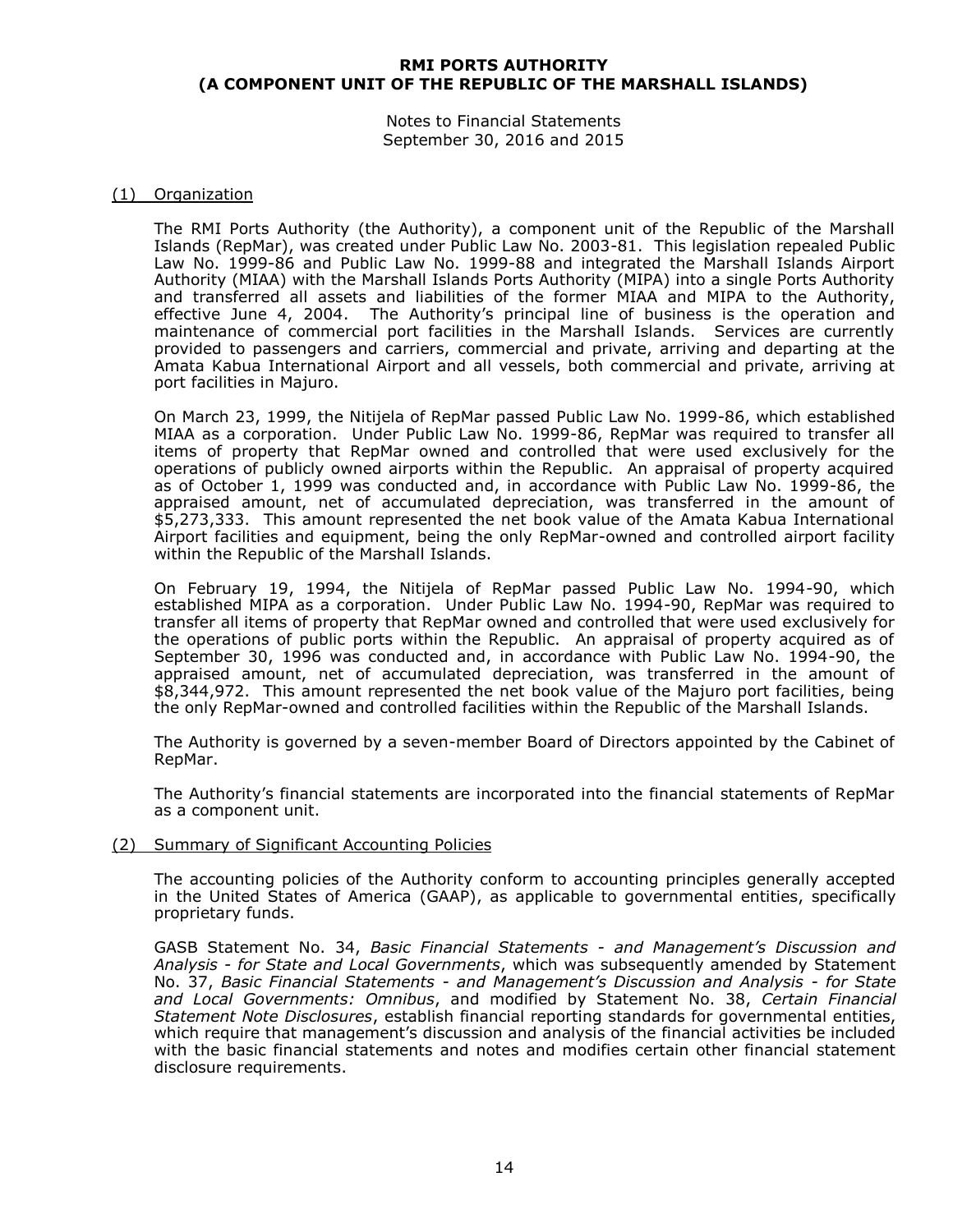Notes to Financial Statements September 30, 2016 and 2015

#### (2) Summary of Significant Accounting Policies, Continued

To conform to the requirements of GASB Statement No. 34, the Authority's equity is presented in the following net position categories:

- Net investment in capital assets capital assets, net of accumulated depreciation and related debt, plus construction or improvement of those assets.
- Unrestricted net position that is not subject to externally imposed stipulations. Unrestricted net position may be designated for specific purposes by action of management or the Board of Directors or may otherwise be limited by contractual agreements with outside parties.

#### **Estimates**

The preparation of financial statements in conformity with accounting principles generally accepted in the United States of America requires management to make estimates and assumptions that affect the reported amounts of assets and deferred outflows of resources, liabilities and deferred inflows of resources, and disclosure of contingent assets and liabilities at the date of the financial statements and the reported amounts of revenues and expenses during the reporting period. Actual results could differ from those estimates.

#### Basis of Accounting

Proprietary funds are accounted for on a flow of economic resources measurement focus. With this measurement focus, all assets and deferred outflows of resources, and liabilities and deferred inflows of resources associated with the operation of the fund are included in the statements of net position. Proprietary fund operating statements present increases and decreases in net position. The accrual basis of accounting is utilized by proprietary funds. Under this method, revenues are recorded when earned and expenses are recorded at the time liabilities are incurred.

The Authority's revenues are derived primarily from providing various services to major shipping and airline customers under an approved tariff rate schedule and are reported as operating revenues. Capital grants, financing or investing related transactions are reported as non-operating revenues. Revenue is recognized on the accrual basis and is recorded upon billing when services have been completed. All expenses related to operating the Authority are reported as operating expenses. Interest income or federal program revenues are the primary components of non-operating expenses and revenues.

#### Cash and Time Certificates of Deposit

Custodial credit risk is the risk that in the event of a bank failure, the Authority's deposits may not be returned to it. Such deposits are not covered by depository insurance and are either uncollateralized or collateralized with securities held by the pledging financial institution or held by the pledging financial institution but not in the depositor-government's name. The Authority does not have a deposit policy for custodial credit risk.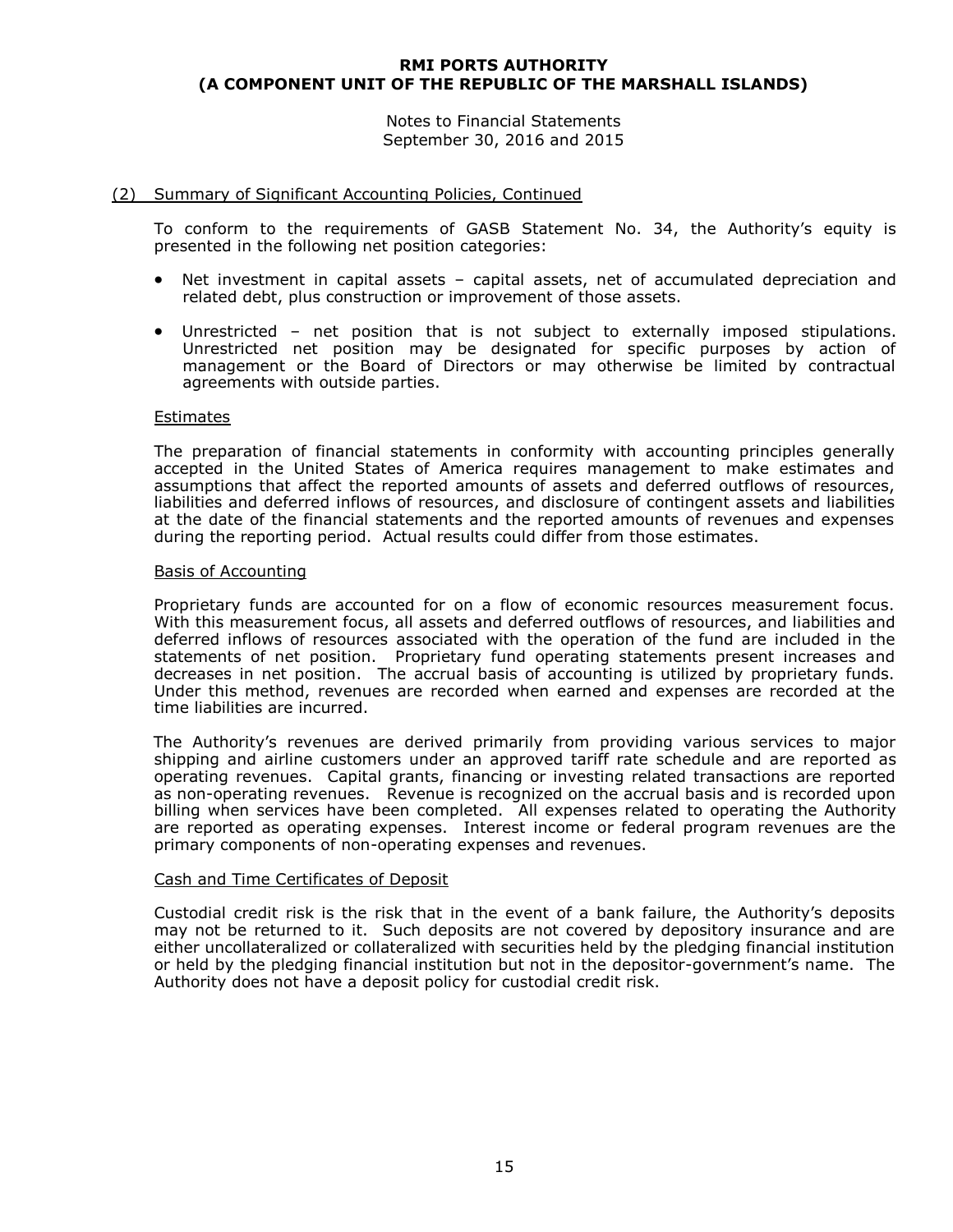Notes to Financial Statements September 30, 2016 and 2015

#### (2) Summary of Significant Accounting Policies, Continued

#### Cash and Time Certificates of Deposit, Continued

For purposes of the statements of net position and of cash flows, cash is defined as cash on hand and cash held in bank accounts. Deposits maintained in time certificates of deposit with original maturity dates greater than ninety days are separately classified. As of September 30, 2016 and 2015, the carrying amount of cash and time certificates of deposit were \$2,685,239 and \$2,765,308, respectively, and the corresponding bank balances were \$2,700,470 and \$2,802,307, respectively. Of the bank balances, \$441,323 and \$602,704, respectively, were maintained in a financial institution subject to Federal Deposit Insurance Corporation (FDIC) insurance with \$2,259,147 and \$2,199,603, respectively, being maintained in a financial institution not subject to depository insurance. As of September 30, 2016 and 2015, bank deposits in the amount of \$250,000 were FDIC insured. Accordingly, these deposits are exposed to custodial credit risk. The Authority does not require collateralization of its cash deposits; therefore, deposit levels in excess of FDIC insurance coverage are uncollateralized. As of September 30, 2016 and 2015, a time certificate of deposit of \$1,700,000 collateralized notes payable (see note 6).

#### Receivables

All receivables are uncollateralized and are due from governmental entities, businesses and individuals located within the Republic of the Marshall Islands. The allowance for doubtful accounts is stated at an amount which management believes will be adequate to absorb possible losses on accounts receivable that may become uncollectible based on evaluations of the collectibility of these accounts and prior collection experience. The allowance is established through a provision for bad debts charged to expense. Accounts deemed uncollectible are written off against the allowance using the specific identification method.

#### Property, Plant and Equipment

Property, plant and equipment are stated at cost. Individual items with a cost of \$500 or greater are capitalized. Contributed fixed assets are stated at their estimated fair value at the date of transfer from RepMar. Depreciation of property, plant and equipment is calculated using the straight-line method based on the estimated useful lives of the respective assets, which are as follows:

| $5 - 50$ years |
|----------------|
| $3 - 34$ years |
| $2 - 5$ years  |
| $5 - 20$ years |
| $2 - 5$ years  |
| 15 years       |
|                |

#### Taxes

Corporate profits are not subject to income tax in the Republic of the Marshall Islands. The Government of the Republic of the Marshall Islands imposes a gross receipts tax of 3% on revenues. The Authority is specifically exempt from this tax.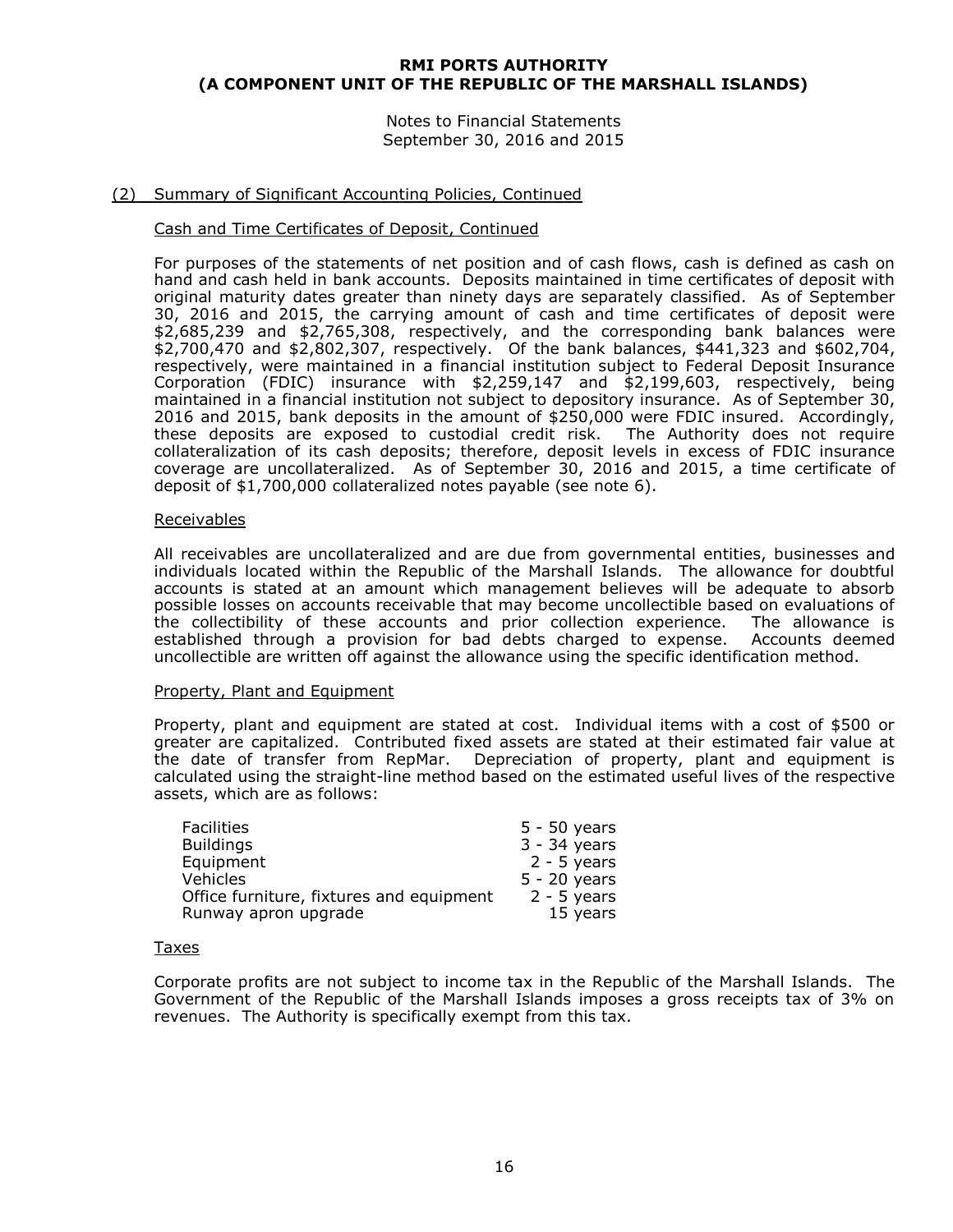Notes to Financial Statements September 30, 2016 and 2015

#### (2) Summary of Significant Accounting Policies, Continued

#### Compensated Absences

Vested or accumulated vacation leave is recorded as an expense and liability as the benefits accrue to employees. No liability is recorded for nonvesting accumulating rights to receive sick benefits. As of September 30, 2016 and 2015, an accumulated vacation leave liability of \$68,784 and \$82,098, respectively, is included within the accompanying statements of net position as other liabilities and accruals.

#### Deferred Outflows of Resources

In addition to assets, the statement of net position will sometimes report a separate section for deferred outflows of resources. This separate financial statement element, deferred outflows of resources, represents a consumption of net position that applies to a future period and so will not be recognized as an outflow of resources (deduction of net position) until then. As of September 30, 2016 and 2015, the Authority recognized deferred outflows of resources of \$851,723 and \$1,135,631, respectively, as the result of the transfer of asset ownership by the Authority to the Federal Aviation Admission (FAA). The Authority will continue to benefit from the asset in future periods.

#### Deferred Inflows of Resources

In addition to liabilities, the statement of net position will sometimes report a separate section for deferred inflows of resources. This separate financial statement element, deferred inflows of resources, represents an acquisition of net position that applies to a future period and so will not be recognized as an inflow of resources (addition to net position) until then. The Authority has no items that qualify for reporting in this category.

#### New Accounting Standards

During the year ended September 30, 2016, the following pronouncements were implemented:

- GASB Statement No. 72, *Fair Value Measurement and Application*, which addresses accounting and financial reporting issues related to fair value measurements and requires entities to expand their fair value disclosures by determining major categories of debt and equity securities within the fair value hierarchy on the basis of the nature and risk of the investment.
- GASB Statement No. 76, *The Hierarchy of Generally Accepted Accounting Principles for State and Local Governments*, which eliminates two of the four categories of authoritative GAAP that exist under the existing hierarchy prescribed by Statement No. 55. The two categories that will remain under the new standard are (1) GASB Statements and (2) GASB technical bulletins and implementation guides in addition to AICPA guidance that the GASB clears.
- GASB Statement No. 79, *Certain External Investment Pools and Pool Participants*, addresses for certain external investment pools and their participants the accounting and financial reporting implications that result from changes in the regulatory provisions referenced by previous accounting and financial reporting standards. Those provisions were based on the Investment Company Act of 1940, Rule 2a7. Rule 2a7 contains the Securities and Exchange Commission's regulations that apply to money market funds and were significantly amended in 2014.

The implementation of these statements did not have a material effect on the accompanying financial statements.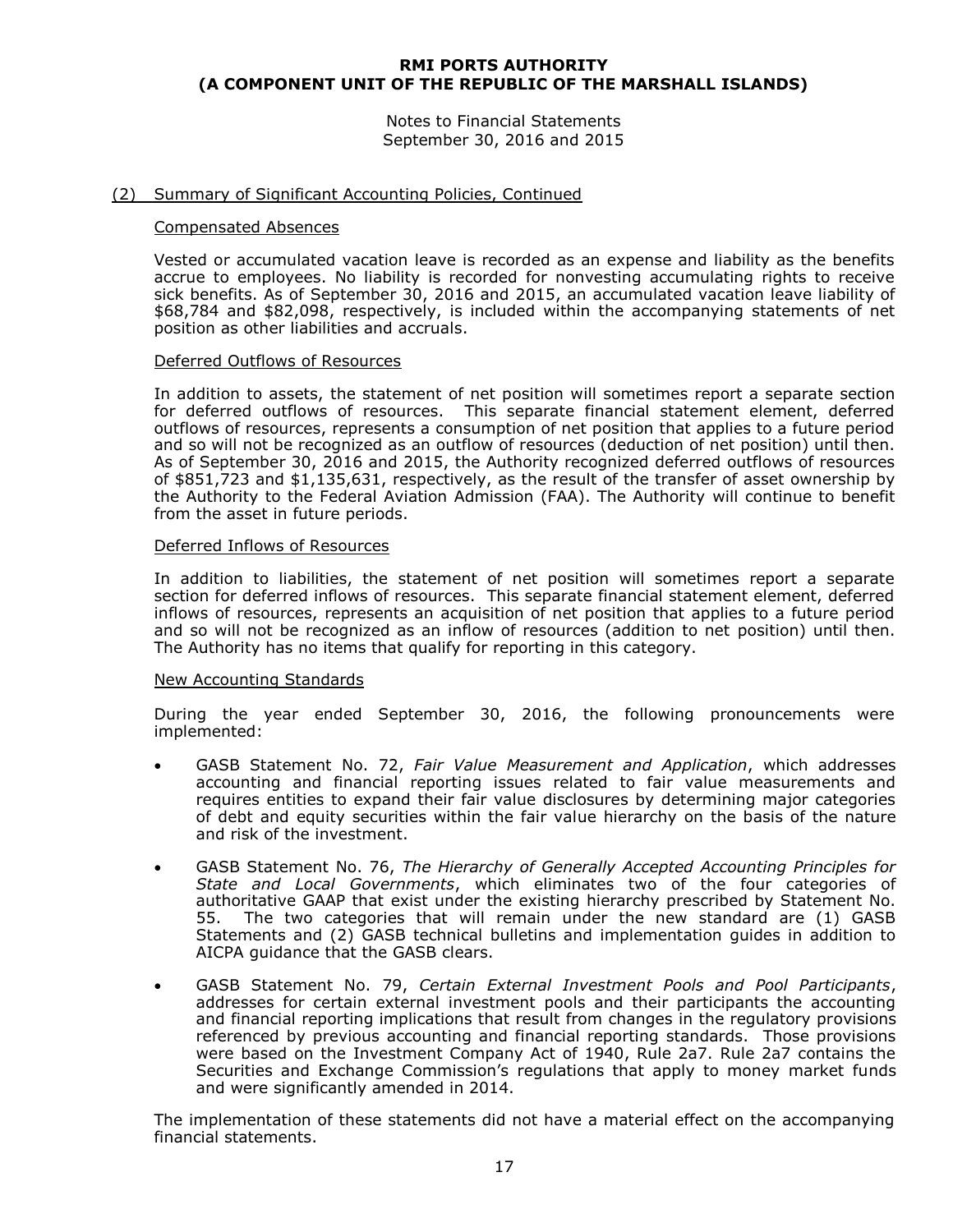Notes to Financial Statements September 30, 2016 and 2015

#### (2) Summary of Significant Accounting Policies, Continued

#### New Accounting Standards, Continued

In June 2015, GASB issued Statement No. 73, *Accounting and Financial Reporting for Pensions and Related Assets That Are Not Within the Scope of GASB Statement No. 68, and Amendments to Certain Provisions of GASB Statements No. 67 and No. 68*, which aligns the reporting requirements for pensions and pension plans not covered in GASB Statements No. 67 and No. 68 with the reporting requirements in Statement No. 68. The provisions in Statement No. 73 are effective for fiscal years beginning after June 15, 2016. Management does not believe that the implementation of this statement will have a material effect on the financial statements.

In June 2015, GASB issued Statement No. 74, *Financial Reporting for Postemployment Benefit Plans Other Than Pension Plans*, which replaces Statements No. 43, *Financial Reporting for Postemployment Benefit Plans Other Than Pension Plans, as amended*, and No. 57, *OPEB Measurements by Agent Employers and Agent Multiple-Employer Plans*, and addresses financial reporting requirements for governments whose employees are provided with postemployment benefits other than pensions (other postemployment benefits or OPEB). The provisions in Statement No. 74 are effective for fiscal years beginning after June 15, 2016. Management does not believe that the implementation of this statement will have a material effect on the financial statements.

In June 2015, GASB issued Statement No. 75, *Accounting and Financial Reporting for Postemployment Benefits Other Than Pensions*, which replaces the requirements of Statements No. 45, *Accounting and Financial Reporting by Employers for Postemployment Benefits Other Than Pensions, as amended*, and No. 57, *OPEB Measurements by Agent Employers and Agent Multiple-Employer Plans*, and provides guidance on reporting by governments that provide OPEB to their employees and for governments that finance OPEB for employees of other governments. The provisions in Statement No. 75 are effective for fiscal years beginning after June 15, 2017. Management does not believe that the implementation of this statement will have a material effect on the financial statements.

In August 2015, GASB issued Statement No. 77, *Tax Abatement Disclosures*, which requires governments that enter into tax abatement agreements to disclose certain information about the agreements. The provisions in Statement No. 77 are effective for fiscal years beginning after December 15, 2015. Management does not believe that the implementation of this statement will have a material effect on the financial statements.

In December 2015, GASB issued Statement No. 78, *Pensions Provided through Certain Multiple-Employer Defined Benefit Pension Plans*, which addresses a practice issue regarding the scope and applicability of Statement No. 68, *Accounting and Financial Reporting for Pensions*. The provisions in Statement No. 78 are effective for fiscal years beginning after December 15, 2015. Management does not believe that the implementation of this statement will have a material effect on the financial statements.

In January 2016, GASB issued Statement No. 80, *Blending Requirements for Certain Component Units - an amendment of GASB Statement No. 14*, which improves financial reporting by clarifying the financial statement presentation requirements for certain component units. The provisions in Statement No. 80 are effective for fiscal years beginning after June 15, 2016. Management does not believe that the implementation of this statement will have a material effect on the financial statements.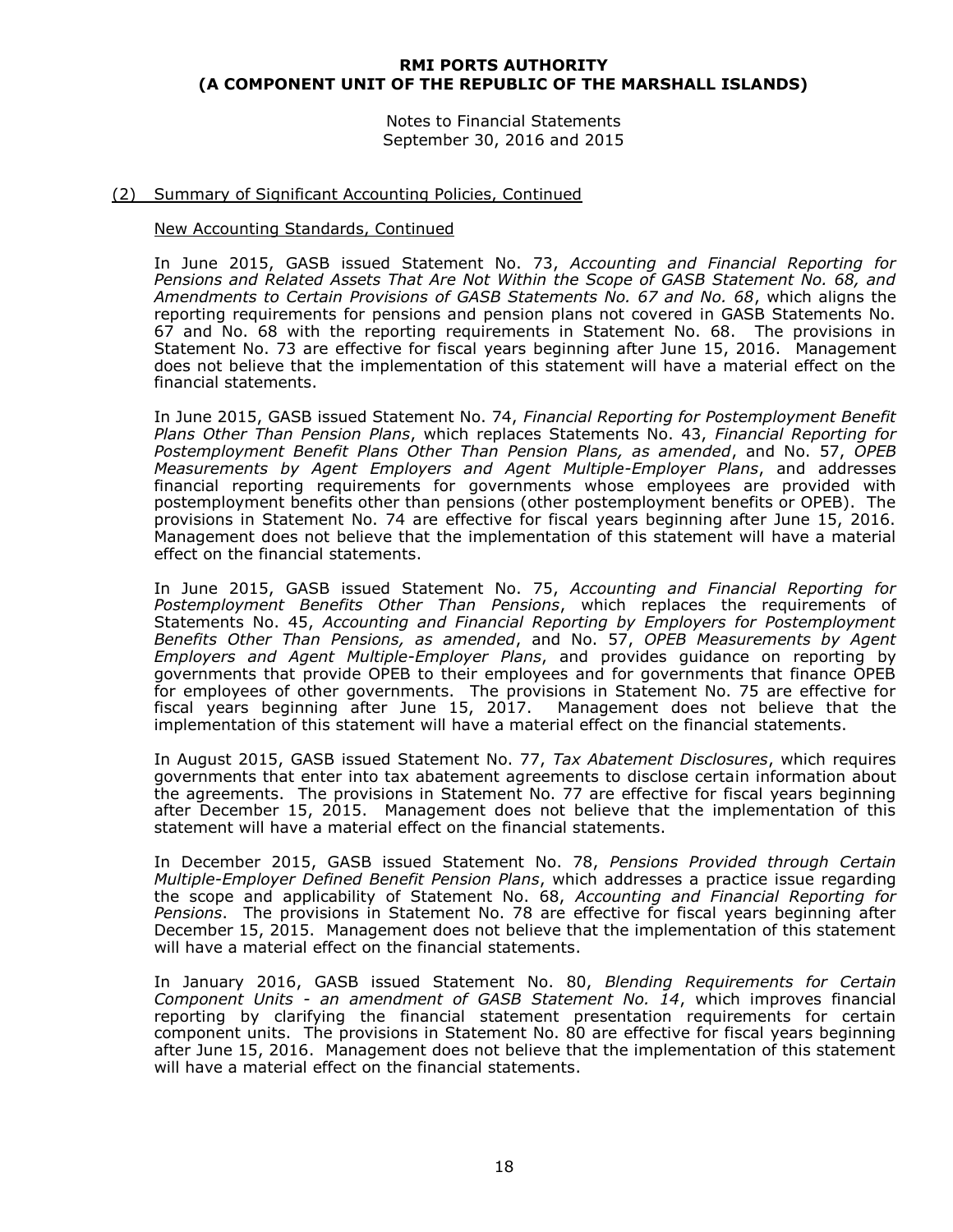Notes to Financial Statements September 30, 2016 and 2015

#### (2) Summary of Significant Accounting Policies, Continued

#### New Accounting Standards, Continued

In March 2016, GASB issued Statement No. 81, *Irrevocable Split-Interest Agreements*, which improves accounting and financial reporting for irrevocable split-interest agreements by providing recognition and measurement guidance for situations in which a government is a beneficiary of the agreement. The provisions in Statement No. 81 are effective for fiscal years beginning after December 15, 2016. Management does not believe that the implementation of this statement will have a material effect on the financial statements.

In March 2016, GASB issued Statement No. 82, *Pension Issues - an amendment of GASB Statements No. 67, No. 68, and No. 73*, which addresses issues regarding (1) the presentation of payroll-related measures in required supplementary information, (2) the selection of assumptions and the treatment of deviations from the guidance in an Actuarial Standard of Practice for financial reporting purposes, and (3) the classification of payments made by employers to satisfy employee (plan member) contribution requirements. The provisions in Statement No. 82 are effective for fiscal years beginning after June 15, 2016. Management does not believe that the implementation of this statement will have a material effect on the financial statements.

#### (3) Risk Management

The Authority is exposed to various risks of loss related to torts; theft of, damage to, and destruction of assets; errors and omissions; injuries to employees; and natural disasters. The Authority has elected to purchase commercial insurance from independent third parties for the risks of loss to which it is exposed with the exception of its dock facilities or operations (note 8). Settled claims have not exceeded this commercial coverage in any of the past three years. For other risks of loss to which it is exposed, the Authority has elected not to purchase commercial insurance. Instead, the Authority believes it is more economical to manage its risks internally. Claims expenses and liabilities are reported when it is probable that a loss has occurred and the amount of that loss can be reasonably estimated. These losses include an estimate of claims that have been incurred but not reported. No material losses have resulted from the Authority's risk management activities for the past three years.

#### (4) Property, Plant and Equipment

Capital asset activity for the years ended September 30, 2016 and 2015, is as follows:

|                                          | October<br>1, 2015 | Additions   | Transfers     | Reductions                     | September<br>30, 2016 |
|------------------------------------------|--------------------|-------------|---------------|--------------------------------|-----------------------|
| <b>Facilities</b>                        | \$21,034,314       | \$          | 116,225<br>\$ | \$<br>$\overline{\phantom{a}}$ | \$21,150,539          |
| <b>Buildings</b>                         | 19,330,436         |             | (5,774,262)   | -                              | 13,556,174            |
| Equipment                                | 1,010,152          | 901         |               | (72, 218)                      | 938,835               |
| Vehicles                                 | 2,224,931          | 123,320     | 2,987         | (90, 721)                      | 2,260,517             |
| Office furniture, fixtures and equipment | 457,234            |             | 80,404        | (18, 305)                      | 519,333               |
| Roadway                                  |                    |             | 11,571,137    |                                | 11,571,137            |
| Runway apron upgrade                     | 26,157,818         |             |               |                                | 26,157,818            |
|                                          | 70,214,885         | 124,221     | 5,996,491     | (181, 244)                     | 76,154,353            |
| Less accumulated depreciation            | (35,898,880)       | (3,726,691) | 1,158,437     | 175,768                        | (38, 291, 366)        |
|                                          | 34,316,005         | (3,602,470) | 7,154,928     | (5, 476)                       | 37,862,987            |
| Construction work-in-progress            | 30,299,515         | 8,330,070   | (7, 154, 928) |                                | 31,474,657            |
|                                          | \$64,615,520       | \$4.727.600 | \$            | (5, 476)                       | \$69,337,644          |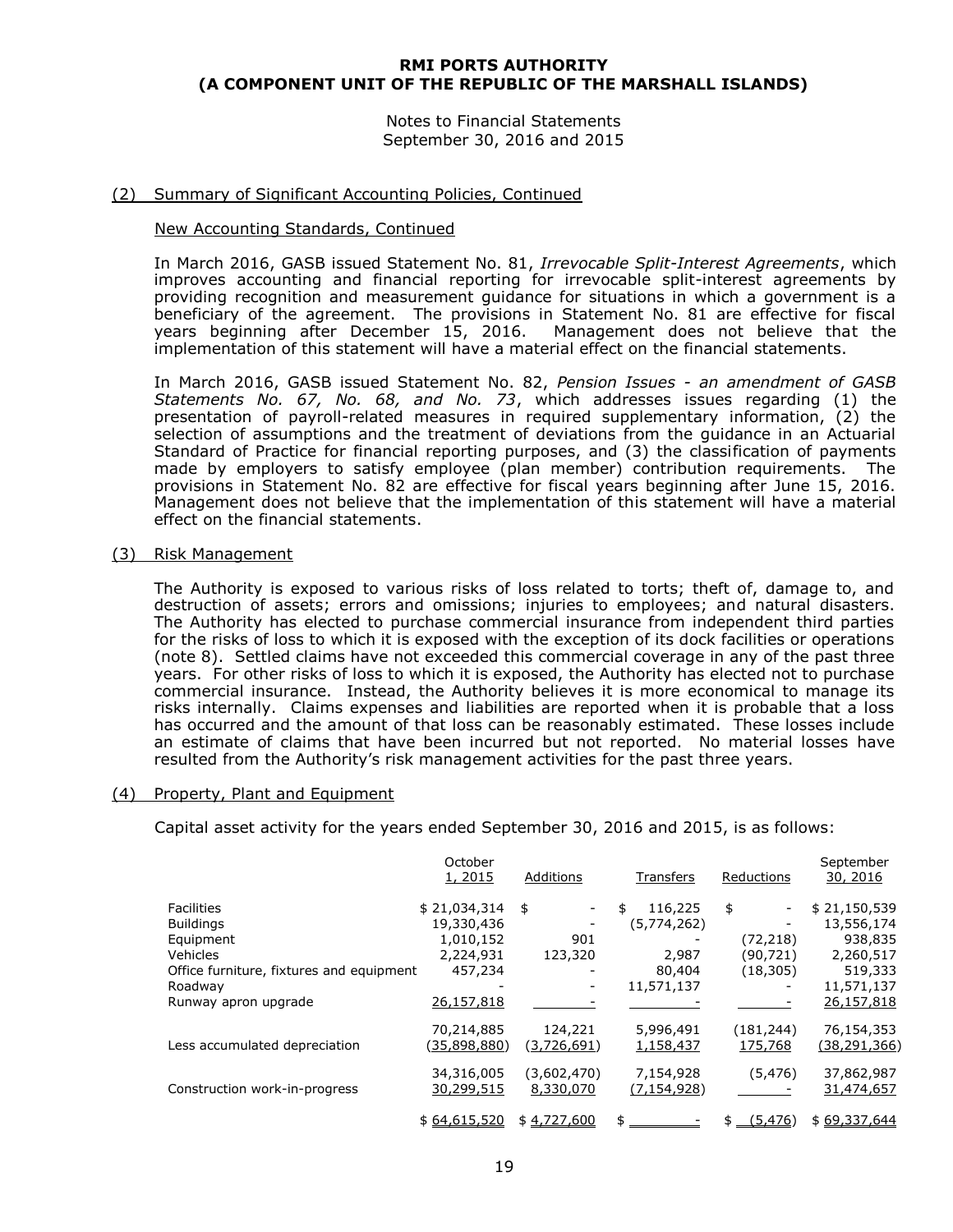Notes to Financial Statements September 30, 2016 and 2015

#### (4) Property, Plant and Equipment, Continued

|                                          | October<br>1, 2014 | Additions                 | Transfers                | Reductions                     | September<br>30, 2015 |
|------------------------------------------|--------------------|---------------------------|--------------------------|--------------------------------|-----------------------|
| <b>Facilities</b>                        | $$21,005,474$ \$   | - \$                      | 28,840                   | \$<br>$\overline{\phantom{a}}$ | \$21,034,314          |
| <b>Buildings</b>                         | 19,313,064         |                           | 17,372                   | $\overline{\phantom{a}}$       | 19,330,436            |
| Equipment                                | 1,320,357          | 874                       | -                        | (311,079)                      | 1,010,152             |
| Vehicles                                 | 2,209,145          | 60,527                    | $\overline{\phantom{a}}$ | (44, 741)                      | 2,224,931             |
| Office furniture, fixtures and equipment | 424,917            | 35,007                    |                          | (2,690)                        | 457,234               |
| Runway apron upgrade                     | 26,157,818         |                           |                          |                                | 26,157,818            |
|                                          | 70,430,775         | 96,408                    | 46,212                   | (358,510)                      | 70,214,885            |
| Less accumulated depreciation            | (32,935,226)       | (3,311,404)               |                          | 347,750                        | (35,898,880)          |
|                                          | 37,495,549         | (3,214,996)               | 46,212                   | (10,760)                       | 34,316,005            |
| Construction work-in-progress            | 25,029,222         | 6,508,319                 | (1, 181, 844)            | (56, 182)                      | 30,299,515            |
|                                          | \$62.524.7         | .293.323<br>3<br>\$<br>\$ | (1.135.632)              | (66.942)<br>\$                 | \$64.615.520          |

In September 2015, the Authority transferred ownership of \$1,135,632 of Non-Directional Beacon assets to the FAA. The amount forms part of the Authority's deferred outflows of resources.

#### (5) Related Party Transactions

The Authority was created by the Nitijela of RepMar under Public Law No. 2003-81 and is thus considered a component unit of RepMar. Accordingly, the Authority is affiliated with all RepMar-owned and affiliated entities.

The Authority's services are provided to RepMar and all RepMar-owned and affiliated entities. Services are extended to these entities at more favorable terms and conditions than those afforded to third parties.

The Authority utilizes services from certain affiliated entities at the same terms and conditions as those provided to third parties.

A summary of related party transactions for the years ended September 30, 2016 and 2015 and related receivable and payable balances as of September 30, 2016 and 2015, is as follows:

|                                                        | 2016 |              |    |          |    |             |               |
|--------------------------------------------------------|------|--------------|----|----------|----|-------------|---------------|
|                                                        |      | Revenues     |    | Expenses |    | Receivables | Payables      |
| RepMar                                                 | \$   | 3,300        | \$ | 327,547  | \$ | 218,387     | \$<br>523,615 |
| Air Marshall Islands, Inc.                             |      | 68,368       |    | 52,277   |    | 521,615     |               |
| Marshalls Energy Company, Inc.                         |      | 107,229      |    | 237,140  |    |             |               |
| Marshall Islands Shipping Corporation                  |      | 82,332       |    | 82,332   |    | 268,156     |               |
| Marshall Islands Social Security Administration        |      |              |    | 85,008   |    |             | 45,357        |
| Marshall Islands National Telecommunications Authority |      | 115          |    | 29,969   |    | 244         |               |
| <b>Tobolar Copra Processing Authority</b>              |      | 4,860        |    |          |    | 9,852       |               |
| Other                                                  |      | <u>5,954</u> |    | 6,769    |    | 10,403      | 994           |
|                                                        |      | 272.158      |    | 821.042  |    | 1.028.657   | 569.966       |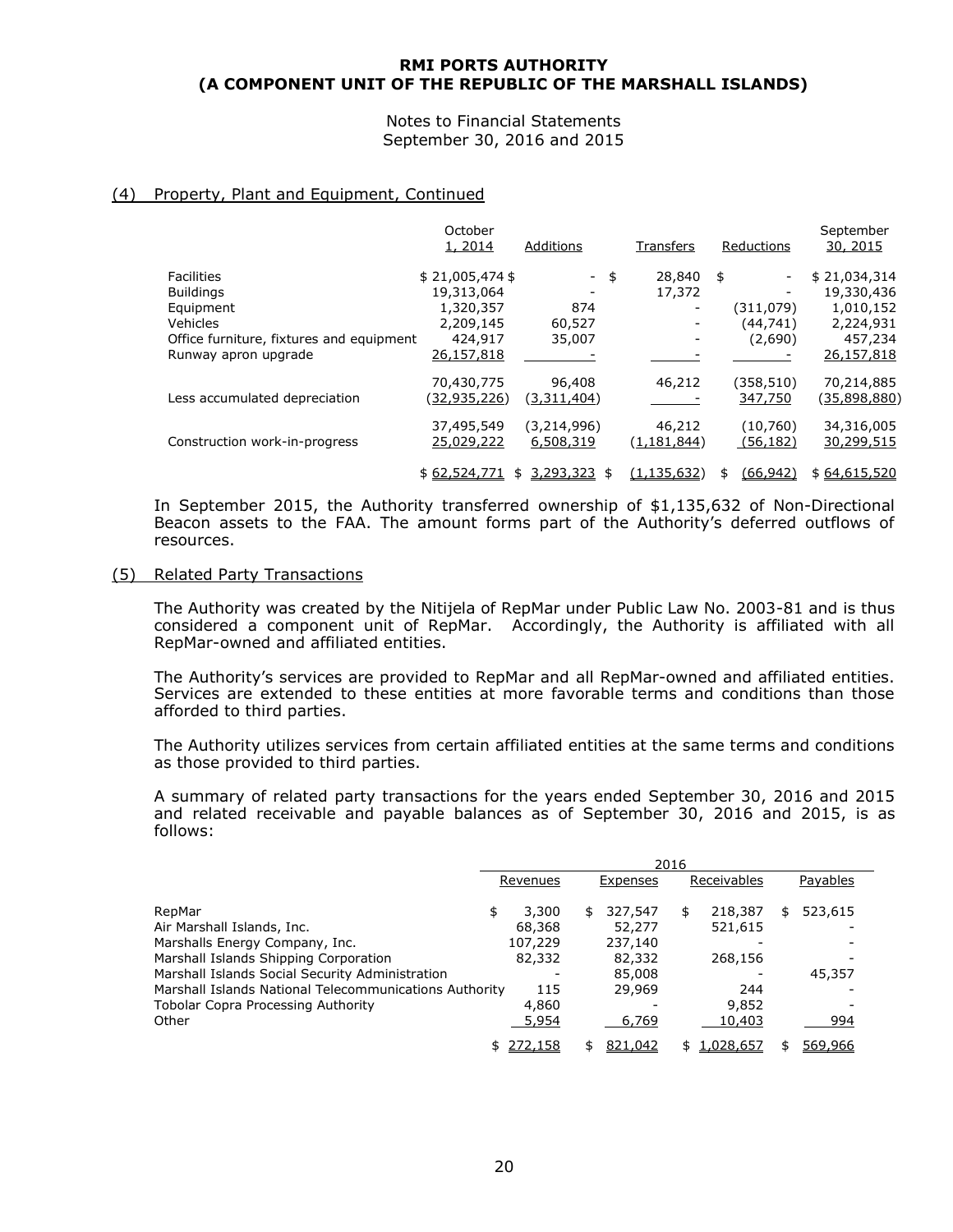Notes to Financial Statements September 30, 2016 and 2015

#### (5) Related Party Transactions, Continued

|                                                        | 2015 |            |           |                |    |          |  |
|--------------------------------------------------------|------|------------|-----------|----------------|----|----------|--|
|                                                        |      | Revenues   | Expenses  | Receivables    |    | Payables |  |
| RepMar                                                 | \$   | 4,615      | \$295,000 | \$215,882      | \$ | 229,900  |  |
| Air Marshall Islands, Inc.                             |      | 63,671     | 63,671    | 471,638        |    |          |  |
| Marshalls Energy Company, Inc.                         |      | 106,561    | 258,961   |                |    | 9,582    |  |
| Marshall Islands Shipping Corporation                  |      | 54,766     | 54,766    | 185,824        |    |          |  |
| Marshall Islands Social Security Administration        |      | -          | 85,286    |                |    | 46,560   |  |
| Marshall Islands National Telecommunications Authority |      |            | 32,150    | 130            |    | 2,693    |  |
| <b>Tobolar Copra Processing Authority</b>              |      | 11,631     |           | 4,992          |    |          |  |
| Other                                                  |      | 79,714     | 83,583    | 57,184         |    | 706      |  |
|                                                        |      | \$ 320,958 | \$873.147 | 935.650<br>SS. |    | 289,441  |  |

The above receivables from affiliates are uncollateralized, interest free and have no set repayment terms.

On August 30, 2010, the Authority entered into a loan agreement with Air Marshall Islands, Inc. (AMI) in the amount of \$313,385 whereby the Authority provided funding to AMI for operational purposes. Outstanding advances are \$237,702 at September 30, 2016 and 2015. The loan bears interest fixed at 8% per annum and is payable in 30 monthly installments of \$11,560 beginning September 30, 2010. AMI has been in delinquent since February 2011. Outstanding accrued interest is \$107,385 and \$88,994 at September 30, 2016 and 2015, respectively, which is included in interest receivable in the accompanying statements of net position. The allowance for doubtful accounts provided for related parties, which includes an allowance for the note and related interest receivable, aggregated \$1,360,055 and \$1,206,117 as of September 30, 2016 and 2015, respectively.

In accordance with established tariffs, the Authority imposes compulsory pilotage fees on all commercial vessels arriving at port facilities in Majuro that are one-hundred gross tonnage and over. In order to provide this service, the Authority utilizes the services of qualified pilots. Since the inception of compulsory pilotage, the majority of qualified pilots are employees of the Authority and other RepMar Ministries and Agencies. Pilots retain forty (40) percent of compensation and the Authority retains sixty (60) percent. Ten (10) percent of the compensation collected by the Authority shall be remitted to the Ministry of Transportation and Communication. It is the intention of the Authority to train pilots in accordance with the pilotage regulations. During the years ended September 30, 2016 and 2015, the Authority compensated qualified pilots, who were employees and directors of the Authority, for pilotage services of \$188,042 and \$183,317, respectively.

On April 1, 2007, the Authority entered into a memorandum of understanding (MOU) with RepMar's Ministry of Finance to transfer the responsibility of lease payments to the Authority for parcels of land under the Authority's jurisdiction based on ground leases executed by RepMar. Under the MOU, the Authority shall pay the Ministry of Finance an annual lease payment of \$281,444, payable in four equal quarterly installments of \$70,361 (see note 7). On February 18, 2011, the Authority entered into an amended MOU to reimburse the Ministry of Finance an additional \$54,126 for certain lease payments made by RepMar to various landowners on certain lands controlled or occupied by the Authority. This amount covered periods from 2007 to the first quarter of 2011. The revised annual lease payment of \$294,180 is payable in four equal quarterly installments of \$73,545, commencing February 18, 2011.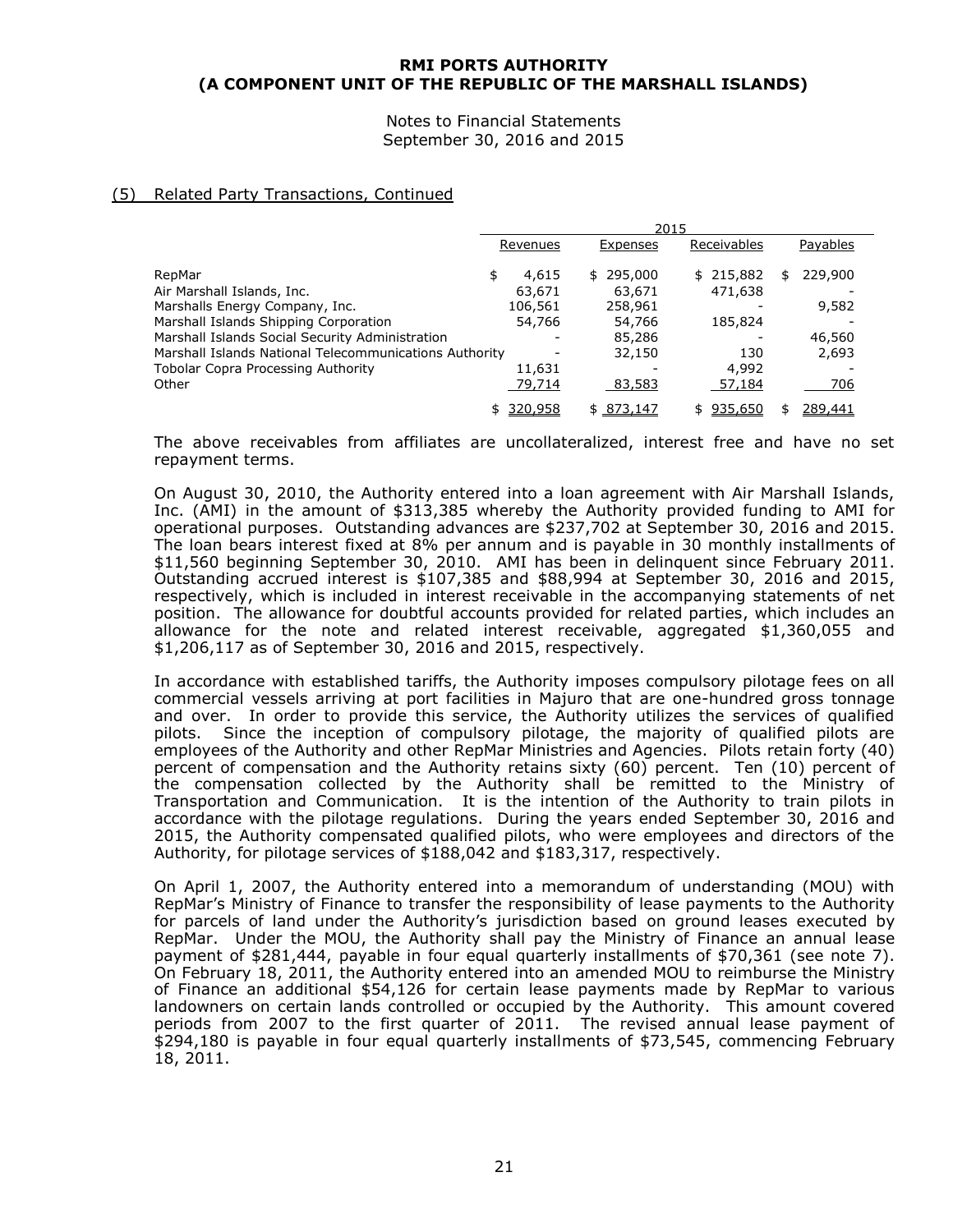Notes to Financial Statements September 30, 2016 and 2015

#### (5) Related Party Transactions, Continued

Public Laws No. 2011-58 and No. 2010-43 authorized annual \$500,000 distributions from the Authority to RepMar's General Fund for fiscal years 2011 and 2012. As of September 30, 2016 and 2015, the Authority was liable to RepMar in the amount of \$785,714 pertaining to these authorized distributions. The Authority is currently negotiating with RepMar for forgiveness of the foregoing liabilities and adjustment, if any, will be recorded prospectively.

#### (6) Long-term Debt

Long-term debt at September 30, 2016 and 2015 is as follows:

|                                                                                                                                                                                                                                                                                                                                                 | 2016      | 2015      |
|-------------------------------------------------------------------------------------------------------------------------------------------------------------------------------------------------------------------------------------------------------------------------------------------------------------------------------------------------|-----------|-----------|
| Bank loan in the original amount of \$1,000,000, dated<br>October 12, 2012, interest at 7.5% per annum, with principal<br>and interest payable in monthly installments of \$20,125<br>through October 30, 2017, collateralized by a time certificate<br>of deposit. Loan proceeds were used to finance various<br>capital improvement projects. | \$250,380 | \$462,946 |
| Bank loan in the original amount of \$700,000, dated January<br>11, 2013, interest at 7% per annum, with principal and<br>interest payable in monthly installments of \$12,300 through<br>December 31, 2018, collateralized by a time certificate of<br>deposit. Loan proceeds were used to finance various capital<br>improvement projects.    | 292,693   | 414,306   |
|                                                                                                                                                                                                                                                                                                                                                 | \$543.    |           |
|                                                                                                                                                                                                                                                                                                                                                 |           |           |

Annual debt service requirements to maturity for principal and interest are as follows:

| <u>Year ending September 30,</u> | Principal                      | Interest                 | Total                          |
|----------------------------------|--------------------------------|--------------------------|--------------------------------|
| 2017<br>2018<br>2019             | \$359,813<br>157,757<br>25,503 | \$29,377<br>8,518<br>445 | \$389,190<br>166,275<br>25,948 |
|                                  | \$ 543,073                     | \$38,340                 | \$581,413                      |

Changes in notes payable for the years ended September 30, 2016 and 2015, are as follows:

|                                    |           | 2016             |                          |                        |
|------------------------------------|-----------|------------------|--------------------------|------------------------|
| Beginning<br><b>Balance</b>        | Additions | Reductions       | Ending<br><b>Balance</b> | Due Within<br>One Year |
| <u>877,252</u>                     | $$$ -     | \$ (334, 179)    | \$543,073                | \$359,813              |
|                                    |           | 2015             |                          |                        |
| <b>Beginning</b><br><b>Balance</b> | Additions | Reductions       | Ending<br>Balance        | Due Within<br>One Year |
| 190,114                            | \$        | <u>(312,862)</u> | <u>877,252</u>           | \$333,988              |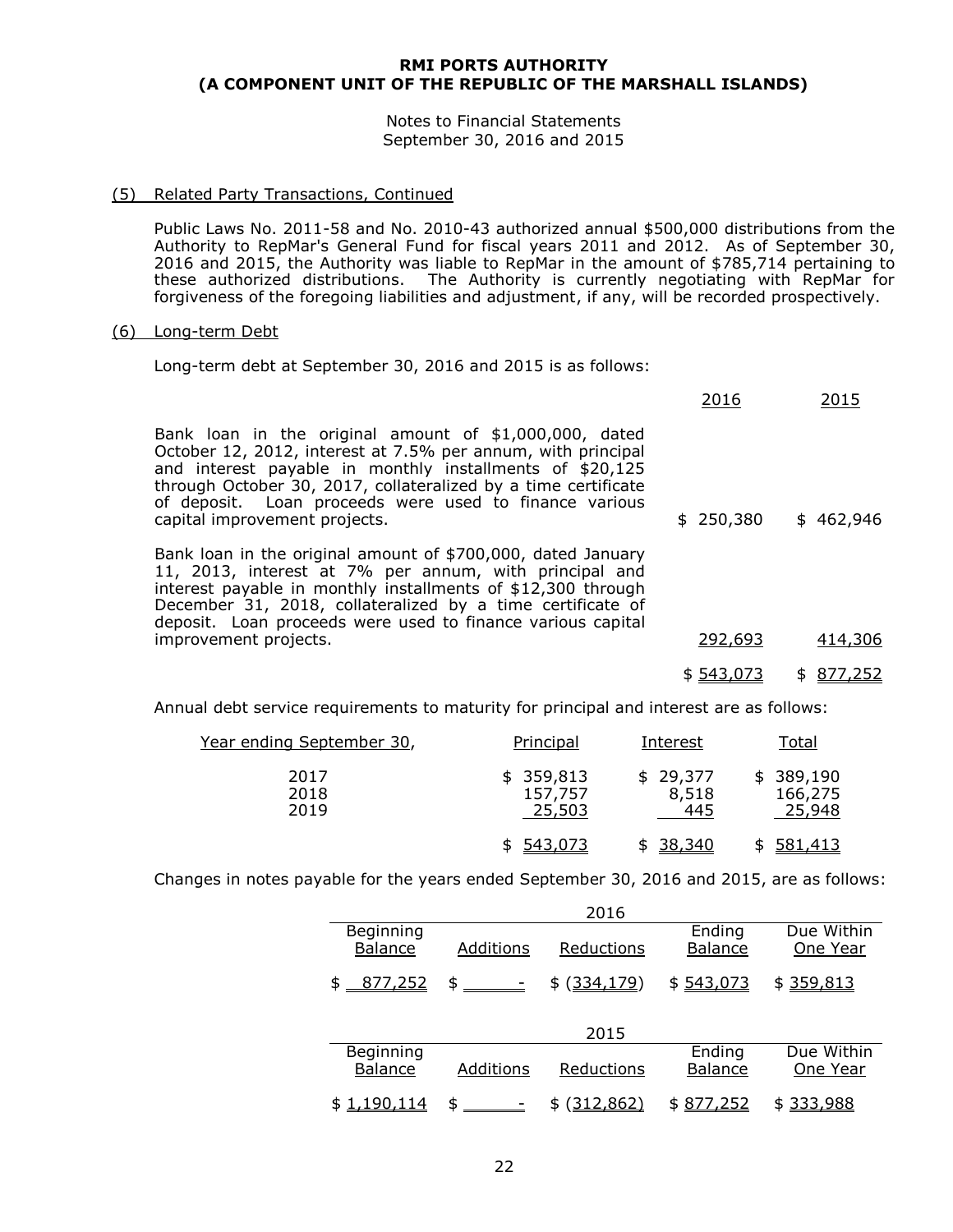Notes to Financial Statements September 30, 2016 and 2015

#### (7) Commitments

#### Leases

The Authority is the lessor of office, restaurant, bar and warehouse space at the Amata Kabua International Airport. Three leases have three-year terms or greater expiring on varying dates through December 31, 2024. The remaining leases have two-year terms.

The Authority is under an amended lease agreement with a stevedoring company for the container yard located at the Port of Majuro, currently expiring on December 31, 2020. The terms of the amended lease requires a minimum lease payment of \$19,194 per annum paid quarterly, plus a gross receipts fee equal to 1.5% of total operating revenues. Additional rental income under this lease for the years ended September 30, 2016 and 2015 amounted to \$35,966 and \$36,903, respectively.

The Authority is under a lease agreement with a shipping company to lease out warehouse space. Additional rental income under this lease for the year-ended September 30, 2016 amounted to \$30,272. The current lease terms require a minimum monthly \$2,557 payment.

Total future minimum lease income for subsequent years ending September 30, is as follows:

| Year ending   |               |
|---------------|---------------|
| September 30, |               |
| 2017          | 152,500<br>\$ |
| 2018          | 107,800       |
| 2019          | 75,100        |
| 2020          | 52,600        |
| 2021          | 12,700        |
| 2022 - 2025   | 25,700        |
|               |               |
| Total         | 426,400       |

Effective fiscal year 2007, RepMar's Ministry of Finance transferred the responsibility of lease payments to the Authority for parcels of land under the Authority's jurisdiction, based on ground leases executed by RepMar. The Authority has to maintain this responsibility until mutually terminated by both parties. Since there is no definite term on the transfer of responsibility, no future lease commitments have been disclosed.

#### U.S. Federal Grants

As of September 30, 2016, the Authority has been awarded a total of \$79,275,830 of grant awards from the United States Department of Transportation. As of September 30, 2016, \$8,308,410 has not been received and expended for various capital projects.

#### **Others**

In November 2012, the Authority's Board of Directors directed management to issue and/or approve bunkering, dock usage, and other services or clearances for Koo's fishing vessels without pilotage. The Board will continue to work with the Minister of Transportation and Communication and the RepMar Cabinet achieve a resolution of this matter.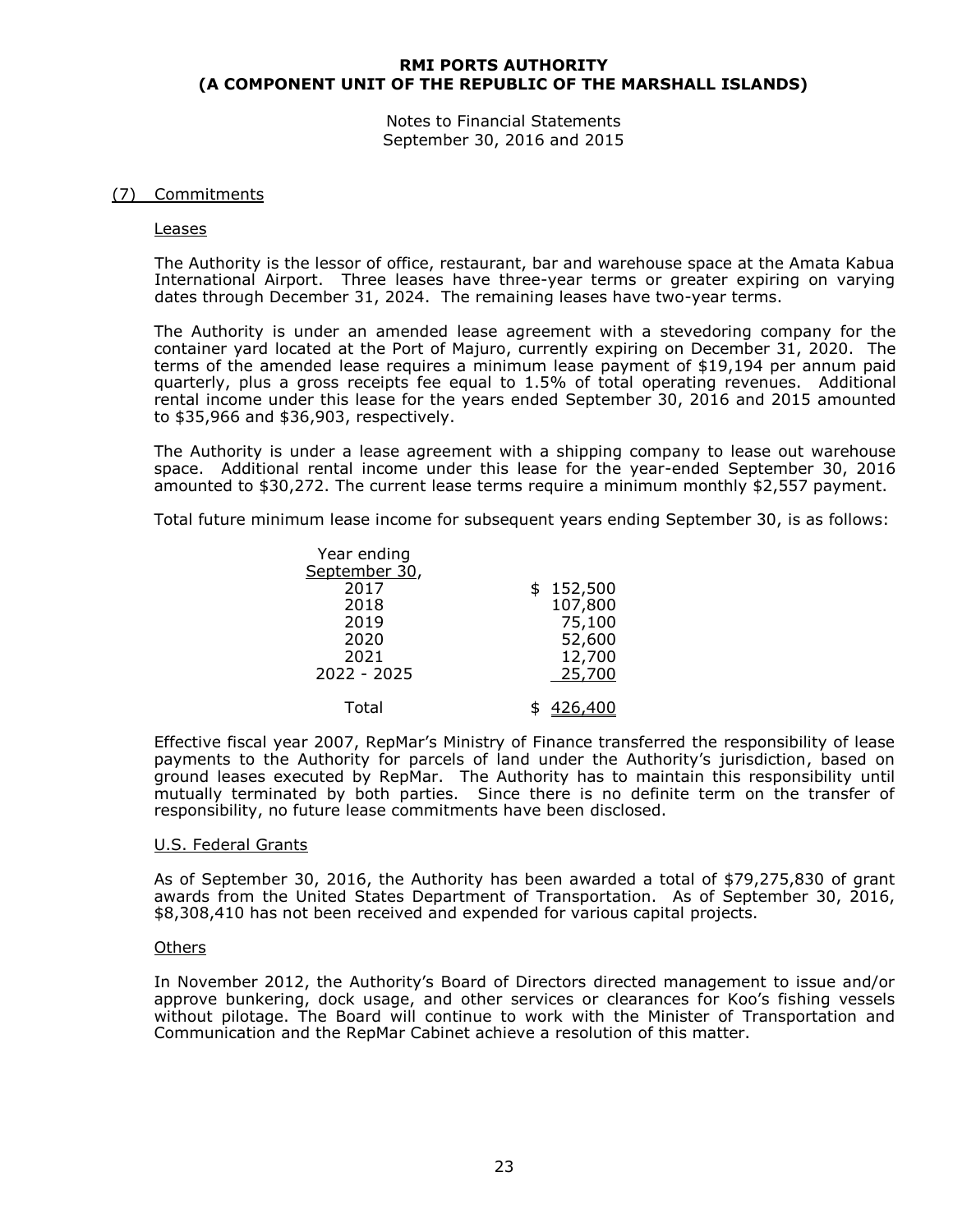Notes to Financial Statements September 30, 2016 and 2015

#### (8) Contingencies

The Authority does not maintain insurance coverage on its dock facilities or operations. In the event of an accident, the Authority may incur losses to a material extent.

The Authority is a party to several legal proceedings arising from its operations; however, no provision for any liability has been made in the accompanying financial statements because management believes that no unfavorable outcome is likely to occur.

#### (9) Retirement plan

The Authority provides a defined contribution retirement savings plan (the Plan) for the benefit of eligible employees. An employee is eligible to become a member of the Plan following the completion of the three months continuous employment. Plan participants may contribute a minimum of \$10 of their salaries to be matched 100% by the Authority up to 5% of base salaries. Withdrawal from the Plan occurs upon termination of employment, death, or financial hardship. Plan assets are held in a trust fund administered by a trustee in accordance with the trust agreement. Contributions under the plan are at the discretion of the Authority and management has the authority to establish or amend Plan provisions and contribution requirements. The Authority contributed \$35,083 and \$34,112 to the plan participant accounts during the years ended September 30, 2016 and 2015, respectively, and total plan assets were \$110,714 and \$79,782 as of September 30, 2016 and 2015, respectively.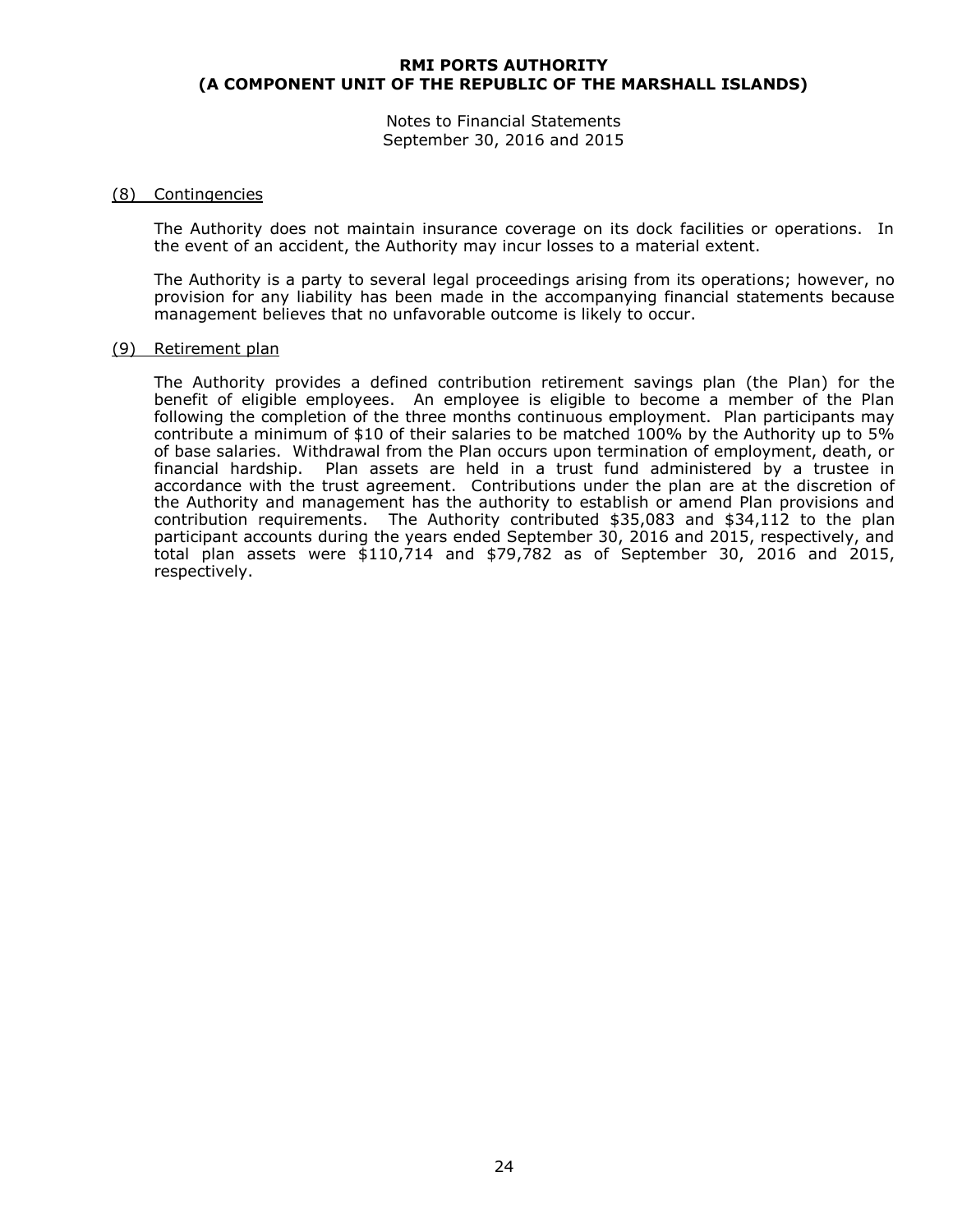# Combining Divisional Statement of Revenues, Expenses and Changes in Net Position Year Ended September 30, 2016

|                                               | Airport     | Seaport          |                  |
|-----------------------------------------------|-------------|------------------|------------------|
|                                               | Division    | Division         | Total            |
| Operating revenues:                           |             |                  |                  |
| Seaport fees                                  | \$          | \$<br>2,900,263  | 2,900,263<br>\$  |
| Aviation fees                                 | 804,741     |                  | 804,741          |
| Concession and lease income                   | 94,082      | 149,620          | 243,702          |
| Other                                         | 293,130     | 24,100           | 317,230          |
|                                               | 1,191,953   | 3,073,983        | 4,265,936        |
| Bad debt expense                              | (46, 648)   | (46, 649)        | (93, 297)        |
| Total operating revenues                      | 1,145,305   | 3,027,334        | 4,172,639        |
| Operating expenses:                           |             |                  |                  |
| Depreciation                                  | 3,248,233   | 478,458          | 3,726,691        |
| Salaries and wages                            | 577,040     | 497,020          | 1,074,060        |
| Pilotage                                      |             | 406,008          | 406,008          |
| Pilot boat                                    |             | 338,344          | 338,344          |
| Land lease                                    | 254,931     | 36,249           | 291,180          |
| Amortization of deferred outflow of resources | 283,908     |                  | 283,908          |
| Utilities                                     | 220,784     | 27,309           | 248,093          |
| Training and travel                           | 85,097      | 43,241           | 128,338          |
| Insurance                                     | 41,864      | 29,563           | 71,427           |
| Gas, oil, and fuel                            | 32,181      | 22,960           | 55,141           |
| Repairs and maintenance                       | 35,229      | 15,968           | 51,197           |
| Communications                                | 20,822      | 11,737           | 32,559           |
| Professional fees                             | 11,676      | 5,789            | 17,465           |
| Supplies                                      | 4,131       | 10,374           | 14,505           |
| Miscellaneous                                 | 61,189      | 36,699           | 97,888           |
| Total operating expenses                      | 4,877,085   | 1,959,719        | 6,836,804        |
| Operating (loss) income                       | (3,731,780) | 1,067,615        | (2,664,165)      |
| Nonoperating revenues (expenses):             |             |                  |                  |
| Loss on disposal of capital assets            | (620)       | (4, 355)         | (4, 975)         |
| Interest income                               | 18,391      | 92,557           | 110,948          |
| Interest expense                              | (27,633)    | (27, 289)        | (54,922)         |
| Total nonoperating revenues (expenses), net   | (9,862)     | 60,913           | 51,051           |
| Income (loss) before capital contributions    | (3,741,642) | 1,128,528        | (2,613,114)      |
| Capital contributions:                        |             |                  |                  |
| Contributions from U.S. government            | 7,091,808   |                  | 7,091,808        |
| Contributions from RepMar                     |             | 79,360           | 79,360           |
| Total capital contributions                   | 7,091,808   | 79,360           | 7,171,168        |
|                                               |             |                  |                  |
| Change in net position                        | 3,350,166   | 1,207,888        | 4,558,054        |
| Net position at beginning of year             | 52,288,156  | 14,310,144       | 66,598,300       |
| Net position at end of year                   | 55,638,322  | 15,518,032<br>\$ | 71,156,354<br>\$ |

See accompanying independent auditor's report.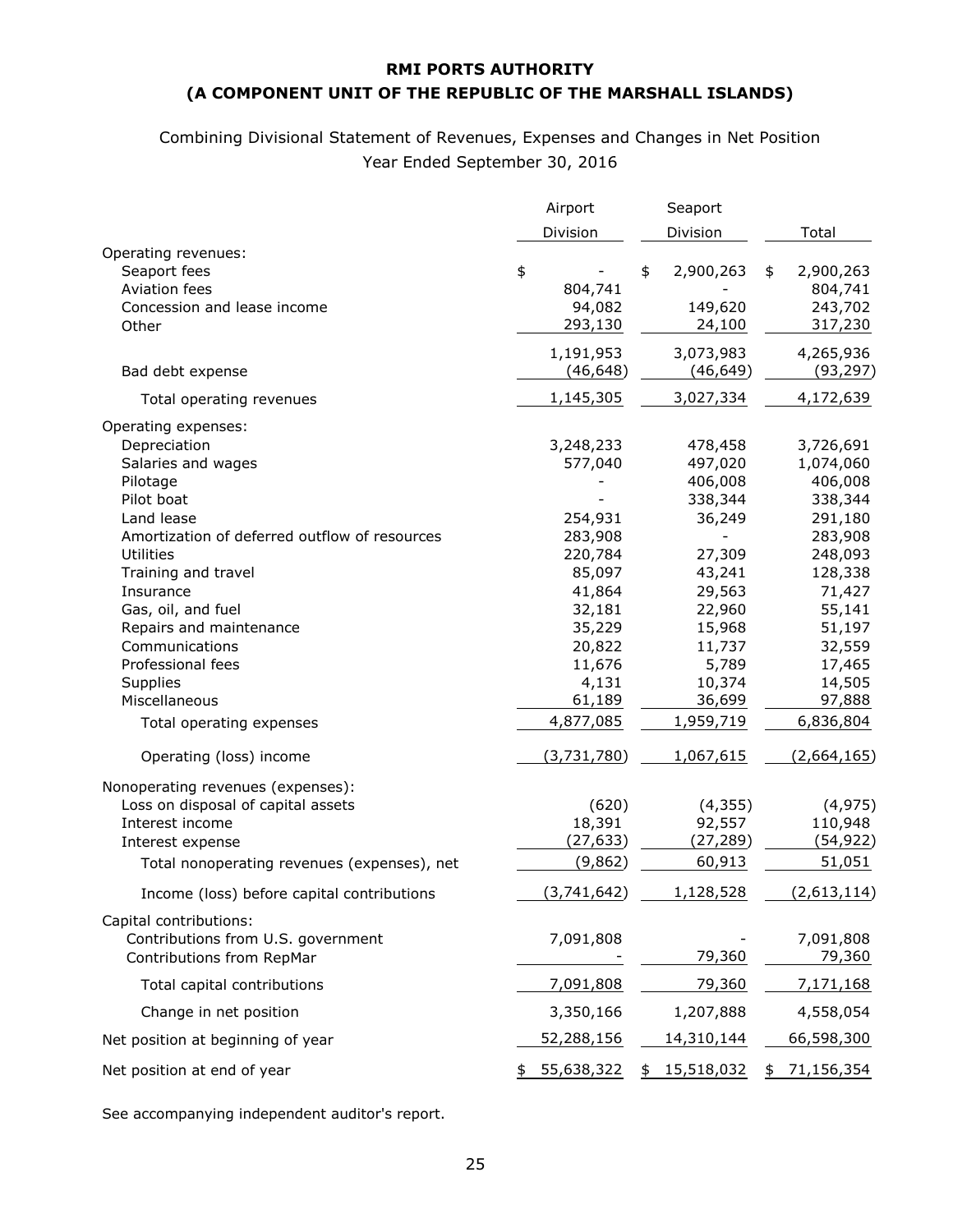# **Deloitte.**

Deloitte & Touche LLP 361 South Marine Corps Drive Tamuning, GU 96913 USA

Tel: +1 (671) 646-3884 Fax: +1 (671) 649-4265

www.deloitte.com

#### **INDEPENDENT AUDITORS' REPORT ON INTERNAL CONTROL OVER FINANCIAL REPORTING AND ON COMPLIANCE AND OTHER MATTERS BASED ON AN AUDIT OF FINANCIAL STATEMENTS PERFORMED IN ACCORDANCE WITH** *GOVERNMENT AUDITING STANDARDS*

Board of Directors RMI Ports Authority:

We have audited, in accordance with the auditing standards generally accepted in the United States of America and the standards applicable to financial audits contained in *Government Auditing Standards* issued by the Comptroller General of the United States, the financial statements of RMI Ports Authority (the Authority), which comprise the statement of net position as of September 30, 2016, and the related statements of revenues, expenses and changes in net position and of cash flows for the year then ended, and the related notes to the financial statements, and have issued our report thereon dated June 19, 2017.

# **Internal Control Over Financial Reporting**

In planning and performing our audit of the financial statements, we considered the Authority's internal control over financial reporting (internal control) to determine the audit procedures that are appropriate in the circumstances for the purpose of expressing our opinion on the financial statements, but not for the purpose of expressing an opinion on the effectiveness of the Authority's internal control. Accordingly, we do not express an opinion on the effectiveness of the Authority's internal control.

A *deficiency in internal control* exists when the design or operation of a control does not allow management or employees, in the normal course of performing their assigned functions, to prevent, or detect and correct, misstatements on a timely basis. A *material weakness* is a deficiency, or a combination of deficiencies, in internal control, such that there is a reasonable possibility that a material misstatement of the entity's financial statements will not be prevented, or detected and corrected on a timely basis. A *significant deficiency* is a deficiency, or a combination of deficiencies, in internal control that is less severe than a material weakness, yet important enough to merit attention by those charged with governance.

Our consideration of internal control was for the limited purpose described in the first paragraph of this section and was not designed to identify all deficiencies in internal control that might be material weaknesses or significant deficiencies. Given these limitations, during our audit we did not identify any deficiencies in internal control that we consider to be material weaknesses. However, material weaknesses may exist that have not been identified.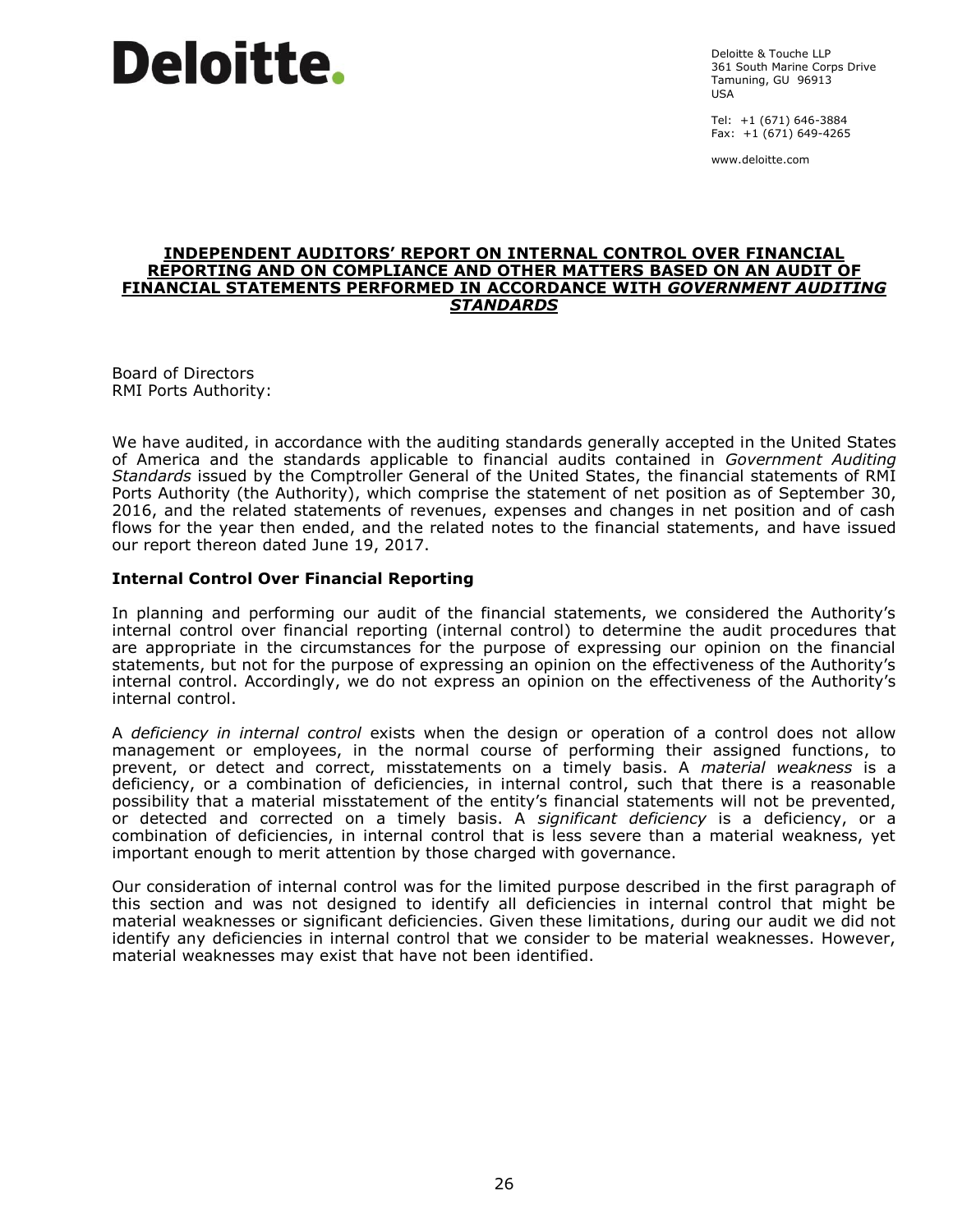# Deloitte.

# **Compliance and Other Matters**

As part of obtaining reasonable assurance about whether the Authority's financial statements are free of material misstatement, we performed tests of its compliance with certain provisions of laws, regulations, contracts, and grant agreements, noncompliance with which could have a direct and material effect on the determination of financial statement amounts. However, providing an opinion on compliance with those provisions was not an objective of our audit, and accordingly, we do not express such an opinion. The results of our tests disclosed no instances of noncompliance or other matters that are required to be reported under *Government Auditing Standards*.

# **Purpose of this Report**

The purpose of this report is solely to describe the scope of our testing of internal control and compliance and the results of that testing, and not to provide an opinion on the effectiveness of the entity's internal control or on compliance. This report is an integral part of an audit performed in accordance with *Government Auditing Standards* in considering the entity's internal control and compliance. Accordingly, this communication is not suitable for any other purpose.

lotte Wackell

June 19, 2017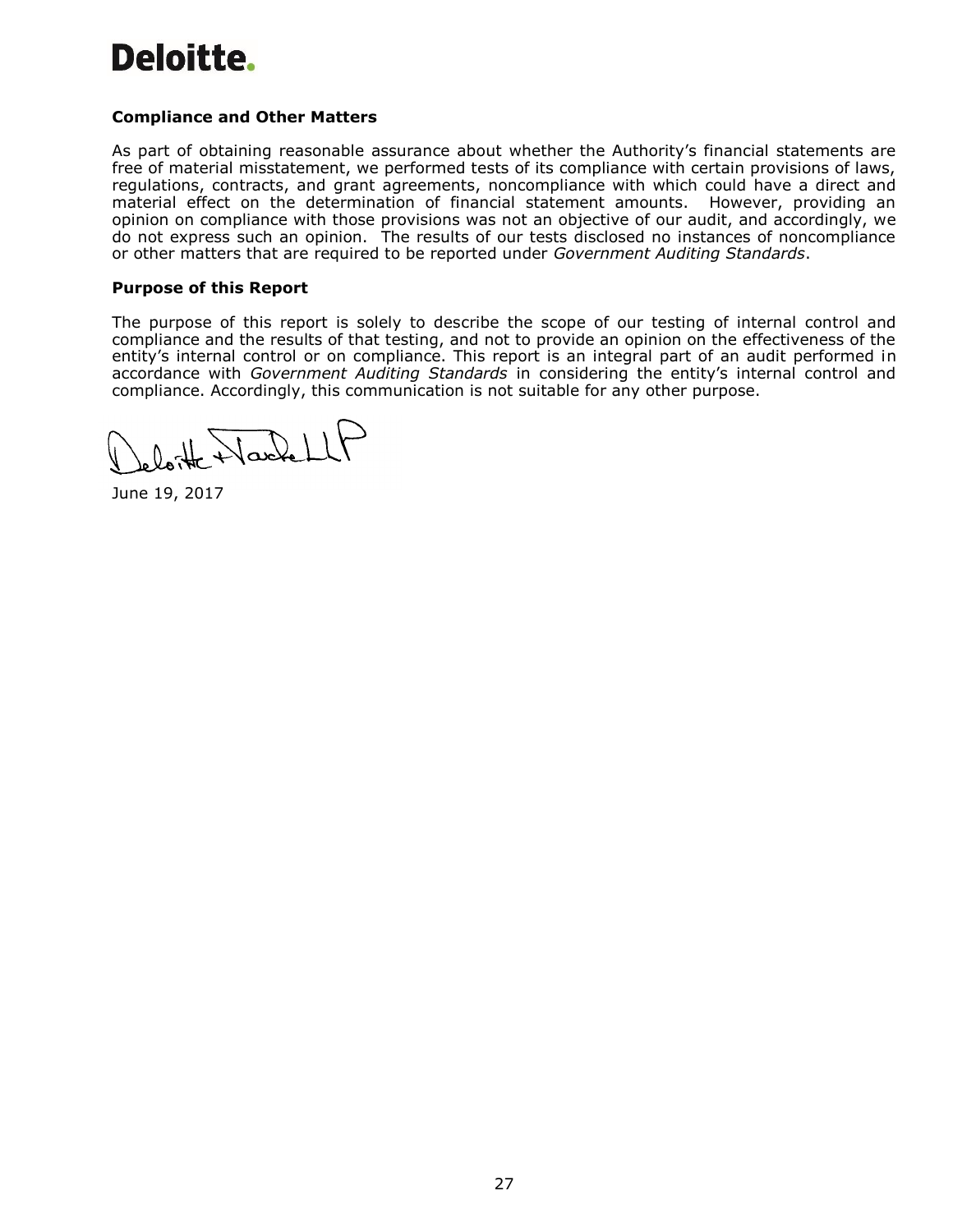

Deloitte & Touche LLP 361 South Marine Corps Drive Tamuning, GU 96913 USA

Tel: +1 (671) 646-3884 Fax: +1 (671) 649-4265

www.deloitte.com

#### **INDEPENDENT AUDITORS' REPORT ON COMPLIANCE FOR EACH MAJOR FEDERAL PROGRAM; REPORT ON INTERNAL CONTROL OVER COMPLIANCE; AND REPORT ON SCHEDULE OF EXPENDITURES OF FEDERAL AWARDS REQUIRED BY THE UNIFORM GUIDANCE**

Board of Directors RMI Ports Authority:

# **Report on Compliance for the Major Federal Program**

We have audited RMI Ports Authority's (the Authority's) compliance with the types of compliance requirements described in the *OMB Compliance Supplement* that could have a direct and material effect on each of the Authority's major federal programs for the year ended September 30, 2016. The Authority's major federal programs are identified in the summary of auditors' results section of the accompanying Schedule of Findings and Questioned Costs.

# *Management's Responsibility*

Management is responsible for compliance with federal statutes, regulations, and the terms and conditions of its federal awards applicable to its federal programs.

#### *Auditor's Responsibility*

Our responsibility is to express an opinion on compliance for each of the Authority's major federal programs based on our audit of the types of compliance requirements referred to above. We conducted our audit of compliance in accordance with auditing standards generally accepted in the United States of America; the standards applicable to financial audits contained in *Government Auditing Standards*, issued by the Comptroller General of the United States; and the audit requirements of Title 2 U.S. *Code of Federal Regulations* Part 200, *Uniform Administrative Requirements, Cost Principles, and Audit Requirements for Federal Awards* (Uniform Guidance). Those standards and the Uniform Guidance require that we plan and perform the audit to obtain reasonable assurance about whether noncompliance with the types of compliance requirements referred to above that could have a direct and material effect on a major federal program occurred. An audit includes examining, on a test basis, evidence about the Authority's compliance with those requirements and performing such other procedures as we considered necessary in the circumstances.

We believe that our audit provides a reasonable basis for our opinion on compliance for the major federal program. However, our audit does not provide a legal determination of the Authority's compliance.

#### *Opinion on the Major Federal Program*

In our opinion, the Authority complied, in all material respects, with the types of compliance requirements referred to above that could have a direct and material effect on its major federal program for the year ended September 30, 2016.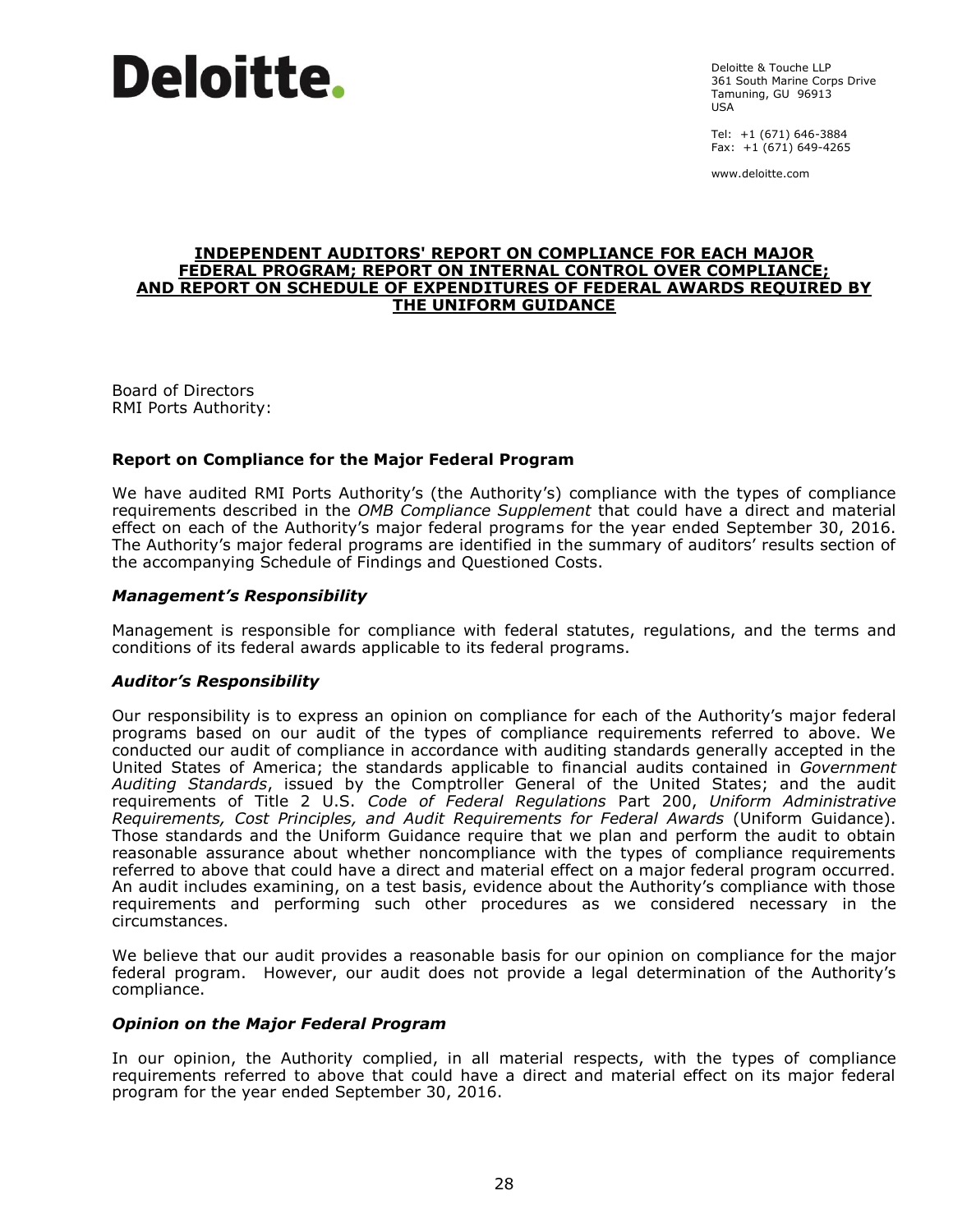# Deloitte.

# **Report on Internal Control Over Compliance**

Management of the Authority is responsible for establishing and maintaining effective internal control over compliance with the types of compliance requirements referred to above. In planning and performing our audit of compliance, we considered the Authority's internal control over compliance with the types of requirements that could have a direct and material effect on each major federal program to determine the auditing procedures that are appropriate in the circumstances for the purpose of expressing an opinion on compliance for each major federal program and to test and report on internal control over compliance in accordance with the Uniform Guidance, but not for the purpose of expressing an opinion on the effectiveness of internal control over compliance. Accordingly, we do not express an opinion on the effectiveness of the Authority's internal control over compliance.

A *deficiency in internal control over compliance* exists when the design or operation of a control over compliance does not allow management or employees, in the normal course of performing their assigned functions, to prevent, or detect and correct, noncompliance with a type of compliance requirement of a federal program on a timely basis. A *material weakness in internal control over compliance* is a deficiency, or combination of deficiencies, in internal control over compliance, such that there is a reasonable possibility that material noncompliance with a type of compliance requirement of a federal program will not be prevented, or detected and corrected, on a timely basis. A *significant deficiency in internal control over compliance* is a deficiency, or a combination of deficiencies, in internal control over compliance with a type of compliance requirement of a federal program that is less severe than a material weakness in internal control over compliance, yet important enough to merit attention by those charged with governance.

Our consideration of internal control over compliance was for the limited purpose described in the first paragraph of this section and was not designed to identify all deficiencies in internal control over compliance that might be material weaknesses or significant deficiencies. We did not identify any deficiencies in internal control over compliance that we consider to be material weaknesses. However, material weaknesses may exist that have not been identified.

The purpose of this report on internal control over compliance is solely to describe the scope of our testing of internal control over compliance and the results of that testing based on the requirements of the Uniform Guidance. Accordingly, this report is not suitable for any other purpose.

# **Report on Schedule of Expenditures of Federal Awards Required by the Uniform Guidance**

We have audited the financial statements of the Authority as of and for the year ended September 30, 2016, and have issued our report thereon dated June 19, 2017, which contained an unmodified opinion on those financial statements. Our audit was conducted for the purpose of forming an opinion on the financial statements as a whole. The accompanying Schedule of Expenditures of Federal Awards is presented for purposes of additional analysis as required by the Uniform Guidance and is not a required part of the financial statements. Such information is the responsibility of management and was derived from and relates directly to the underlying accounting and other records used to prepare the financial statements. The information has been subjected to the auditing procedures applied in the audit of the financial statements and certain additional procedures, including comparing and reconciling such information directly to the underlying accounting and other records used to prepare the financial statements or to the financial statements themselves, and other additional procedures in accordance with auditing standards generally accepted in the United States of America. In our opinion, the Schedule of Expenditures of Federal Awards is fairly stated in all material respects in relation to the financial statements as a whole.

Jackel

June 19, 2017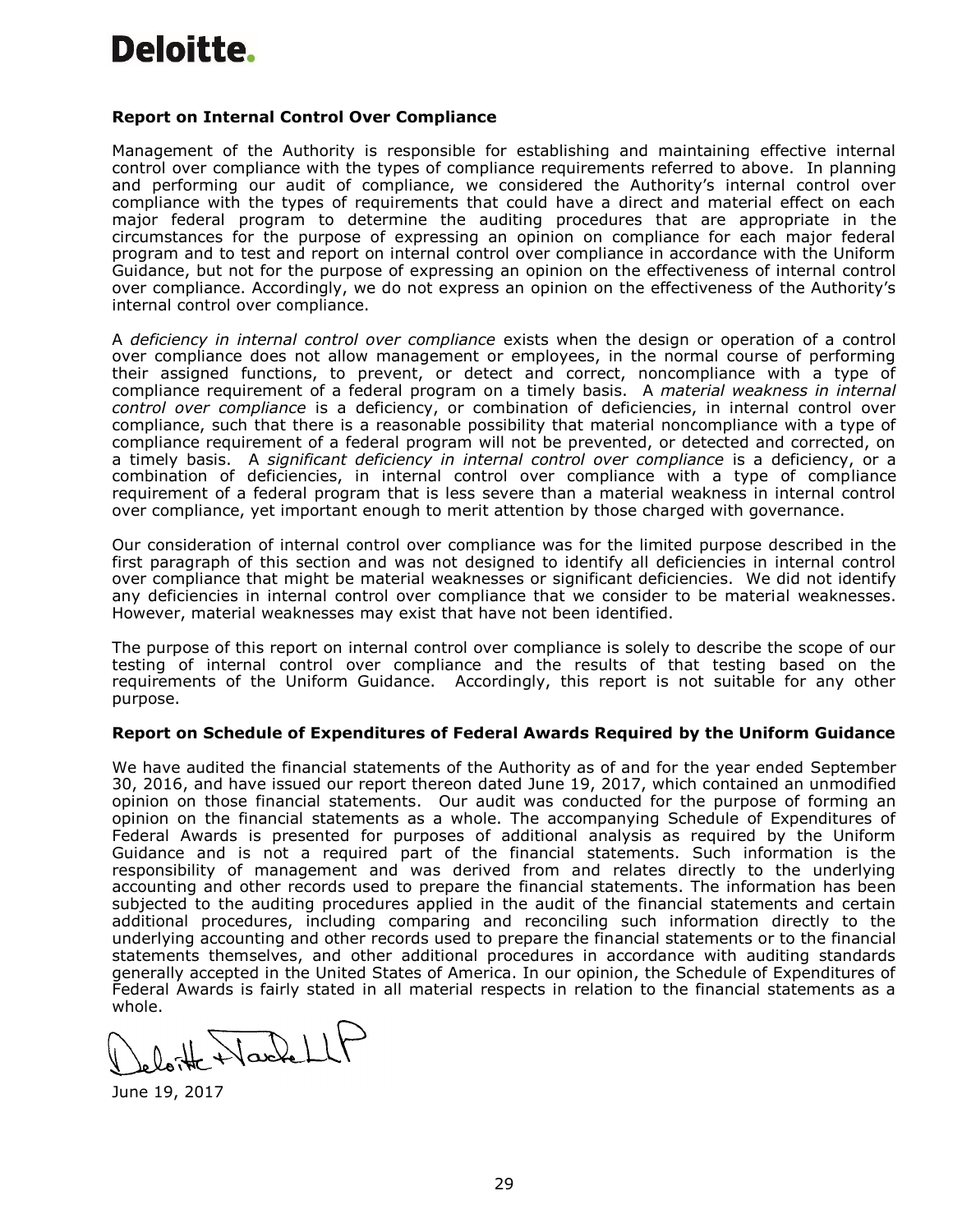#### **RMI PORTS AUTHORITY**

#### Schedule of Expenditures of Federal Awards Year Ended September 30, 2016

| Program Title                                                                      | <b>Grant Number</b>     | Program<br>or Award<br>Amount | Balance<br>October<br>1, 2015 | Cash<br>Receipts<br>FY16 | Expenditures/<br>Adjustments<br>FY16 | Excess<br>οf<br>Authorization<br>Over<br>Program<br>Expenditures |
|------------------------------------------------------------------------------------|-------------------------|-------------------------------|-------------------------------|--------------------------|--------------------------------------|------------------------------------------------------------------|
| Funds received in a direct capacity:                                               |                         |                               |                               |                          |                                      |                                                                  |
| U.S. Department of Transportation:<br>CFDA # 20.106<br>Airport Improvement Program |                         |                               |                               |                          |                                      |                                                                  |
| FAA-GIS                                                                            | Project $#3-68-0001-11$ | 500,000                       | 27,179                        | (41, 204)                | 21,846                               | 7,821                                                            |
| Improve Runway Safety Area (Relocate Service Road) - Phase III                     | Project #3-68-0001-13   | 12,000,000                    | 168,140                       | (1,590,181)              | 1,744,841                            | 322,800                                                          |
| Airport Security Perimeter Fence (Phase II)                                        | Project #3-68-0001-14   | 2,000,000                     | 101,703                       | (1,375,229)              | 1,770,133                            | 496,607                                                          |
| Environmental Mitigation (Construct Revetment)                                     | Project #3-68-0001-15   | 7,500,000                     | 477,975                       | (3,931,725)              | 3,554,028                            | 100,278                                                          |
| Prepare SMS Manual and Implementation Plan                                         | Project #3-68-0001-16   | 150,000                       |                               | (960)                    | 960                                  |                                                                  |
| Total U.S. Department of Transportation                                            |                         | 22,150,000                    | 774,997                       | (6,939,299)              | 7,091,808<br>ு                       | 927,506                                                          |

The Schedule of Expenditures of Federal Awards is presented on the accrual basis of accounting.

The Authority does not elect to use the de minimis indirect cost rate allowed under the Uniform Guidance.

The above expenditures reconcile to the underlying basic financial statements as follows: Construction work-in-progress (included within additions of \$8,330,070).

.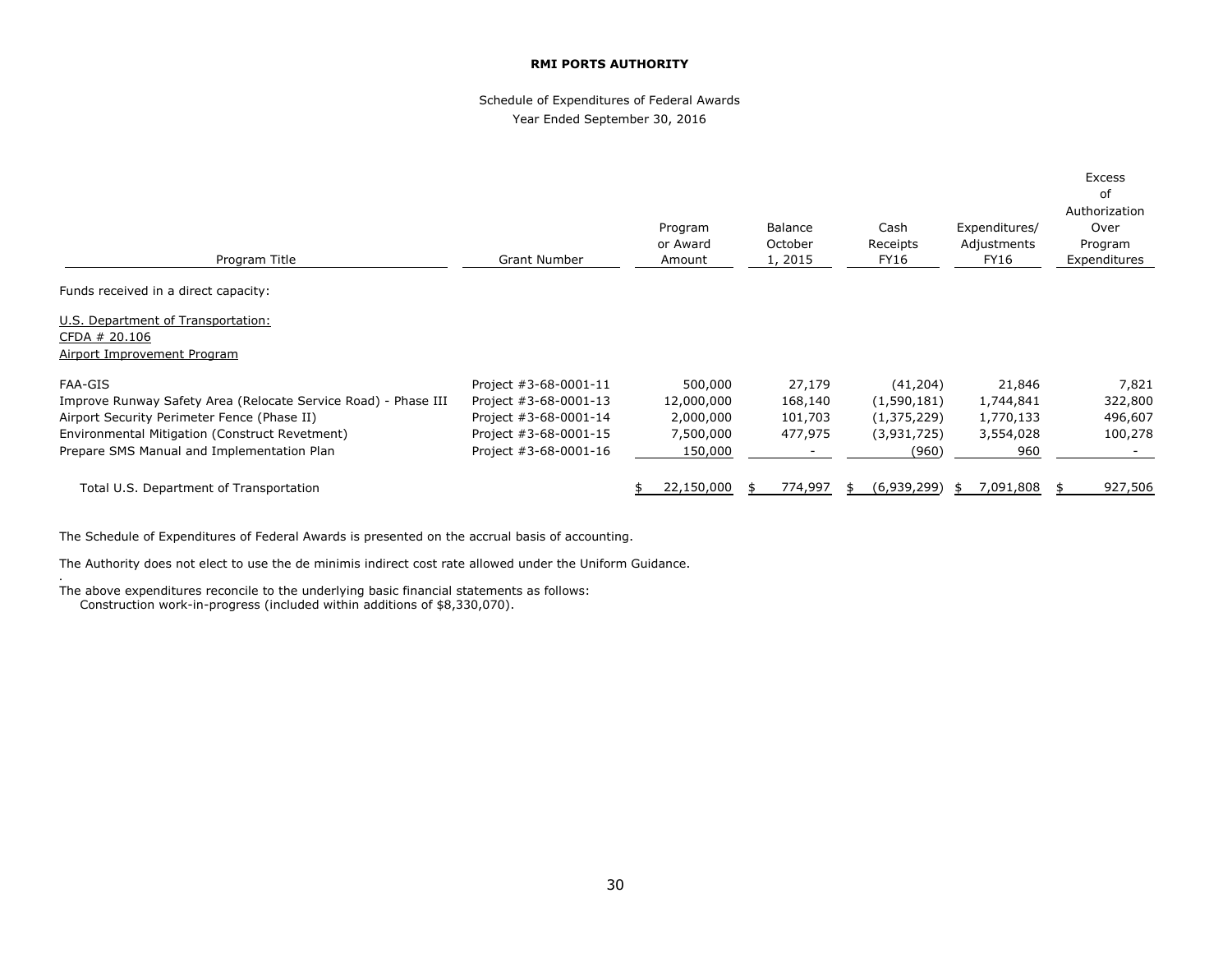Schedule of Findings and Questioned Costs Year Ended September 30, 2016

# **PART I - SUMMARY OF AUDITORS' RESULTS SECTION**

# *Financial Statements*

|          | 1. Type of report the auditor issued on whether the financial statements<br>audited were prepared in accordance with GAAP: | Unmodified          |
|----------|----------------------------------------------------------------------------------------------------------------------------|---------------------|
|          | Internal control over financial reporting:                                                                                 |                     |
| 2.<br>3. | Material weakness(es) identified?<br>Significant deficiency(ies) identified?                                               | No<br>None reported |
|          | 4. Noncompliance material to financial statements noted?                                                                   | No                  |
|          | <b>Federal Awards</b>                                                                                                      |                     |
|          | Internal control over major federal programs:                                                                              |                     |
| 5.<br>6. | Material weakness(es) identified?<br>Significant deficiency(ies) identified?                                               | No<br>None reported |
|          | 7. Type of auditors' report issued on compliance for major federal programs: Unmodified                                    |                     |
|          | 8. Any audit findings disclosed that are required to be reported in<br>accordance with 2 CFR 200.516(a)?                   | No                  |
|          | 9. Identification of major federal programs:                                                                               |                     |
|          | <b>CFDA Number</b><br>Name of Federal Program or Cluster                                                                   |                     |
|          | 20.106<br>Airport Improvement Program                                                                                      |                     |
|          | 10. Dollar threshold used to distinguish between Type A and Type B<br>Programs:                                            | \$750,000           |
|          | 11. Auditee qualified as low-risk auditee?                                                                                 | No                  |

# **PART II- FINANCIAL STATEMENT FINDINGS SECTION**

No matters were reported.

# **PART III – FEDERAL AWARD FINDINGS AND QUESTIONED COSTS SECTION**

No matters were reported.